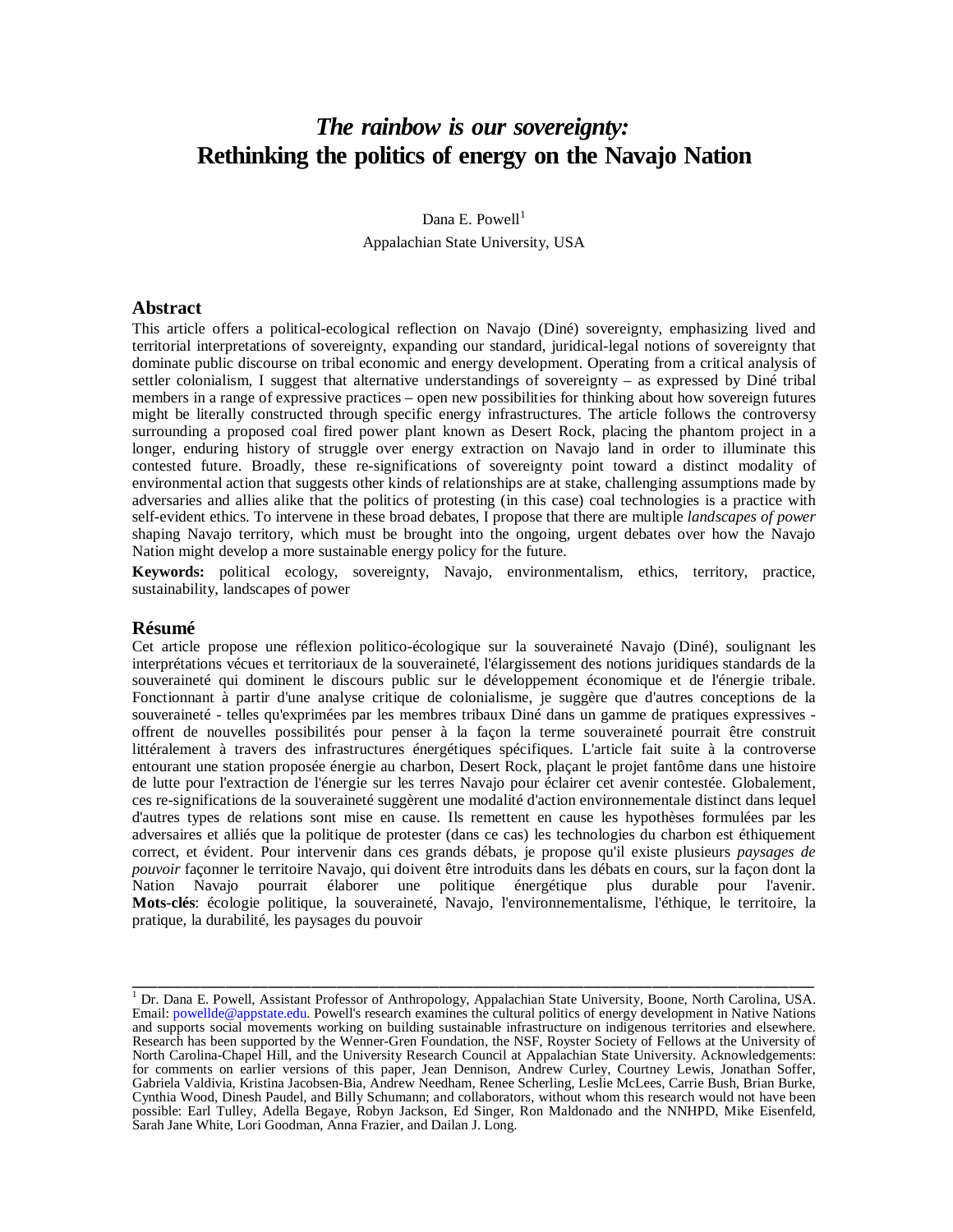## **Resumen**

Este artículo ofrece una reflexión político-ecológica sobre la soberanía Navajo (Diné), enfatizando interpretaciones vividas y territoriales de la soberanía, expandiendo de tal modo nuestras nociones estándar jurídico-legales de soberanía que dominan el discurso público sobre la economía tribal y el desarrollo energético. Operando desde un análisis crítico del colonialismo del asentamiento, sugiero que entendimiento alternativos de soberanía –expresado por miembros de la tribu Diné en determinadas prácticas expresivasabren nuevas posibilidades para pensar sobre cómo futuras soberanías pueden construirse literalmente a través de infraestructuras energéticas específicas. El artículo sigue la controversia aparecida en torno a la propuesta de una central eléctrica a carbón llamada "Desert rock", situando este proyecto fantasma dentro de una larga y duradera lucha en torno a la extracción de energía en tierras del pueble Navajo con la finalidad de iluminar su controvertido futuro. En su sentido amplio, estas resignificaciones de la soberanía apuntan hacia una modalidad diferente de acción medioambiental que sugiere que hay también otras relaciones en juego, confrontando las asunciones hechas tanto por adversarios como por aliados de que la política de protesta de (en este caso) las tecnologías del carbón es una práctica con ética auto-evidente.

Para intervenir en estos amplios debates, propongo que hay múltiples panoramas de poder en territorio Navajo, los cuales deben tenerse en cuenta en los actuales y urgentes debates sobre cómo la nación Navajo puede desarrollar una política energética más sostenible para el futuro.

**Palabras clave**: ecología política, soberanía, Navajo, medio ambiente, ética, territorio, práctica, sostenibilidad, panoramas de poder.

## **1. Introduction**

Unlike ever before, environmental activists and organizations are among the greatest threat to tribal sovereignty, tribal self-determination, and our quest for independence. (Former Navajo Nation President Joe Shirley, Jr.)

Navajo ( $Dim{D}$  territory, located in the American Southwest, boasts some of North America's richest energy resources, including oil (the cause for the formation of the modern Navajo Nation in the 1920s); vast deposits of uranium ore (mined to build the U.S. Cold War arsenal of nuclear weapons); top notch wind and solar power capabilities (under development by NGOs, entrepreneurs, and the tribe since the 1980s), and some of the most easily accessible beds of low-sulfur coal, on both the eastern and western sides of the reservation. Since the 1960s, the mining and export of these coal reserves has built the formal economy of the Navajo Nation, making it infamous for its intensive and increasingly controversial reliance upon exporting carbon resources as the backbone of its economic development pathway. Coterminous with extraction, this same landscape boasts striking topography: its purple and red mesas, gaping canyons, red lakes, and soaring volcanic rock formations are now transnational icons of an exotic American West. In these registers that are simultaneously material and symbolic, Diné peoples' lived experiences of this energetic landscape are complex and vital, in the sense that vitality is about that which is necessary for life itself (in Latin, *vitalis*). How to sustain Diné life (as a political identity and cultural practice) amidst the everyday and broader, structural violence of settler colonialism is a question deeply embedded in the material past and material future of this particular territory. Yet even as tribal members debate different, even opposing visions of development for ensuring *Hózhó* (holistic well-being, tied to place), most agree that shared in common is this unique and storied geography, a place where deities, monsters – and their slayers – inscribed foundations for ethical action and wellbeing into the landscape itself.

A recently proposed development project has brought these apparent contradictions of place to the fore. In 2003, the Navajo Tribal Council announced a decision to construct the Desert Rock Energy Project ('Desert Rock'), a 1,500-megawatt coal fired power plant slated for the northeastern edge of the reservation

<span id="page-1-0"></span><sup>&</sup>lt;sup>2</sup> Following nomenclature established in the Navajo Nation Code, I use the term 'Navajo' to refer to the name the tribe gives itself, 'Navajo Nation', thus distinguishing this political apparatus from the 'Diné' as a people. In practice among tribal members, 'Diné' and 'Navajo' are used interchangeably to describe themselves, so I follow suit in this article when referring to the people and territory in which the reservation is located.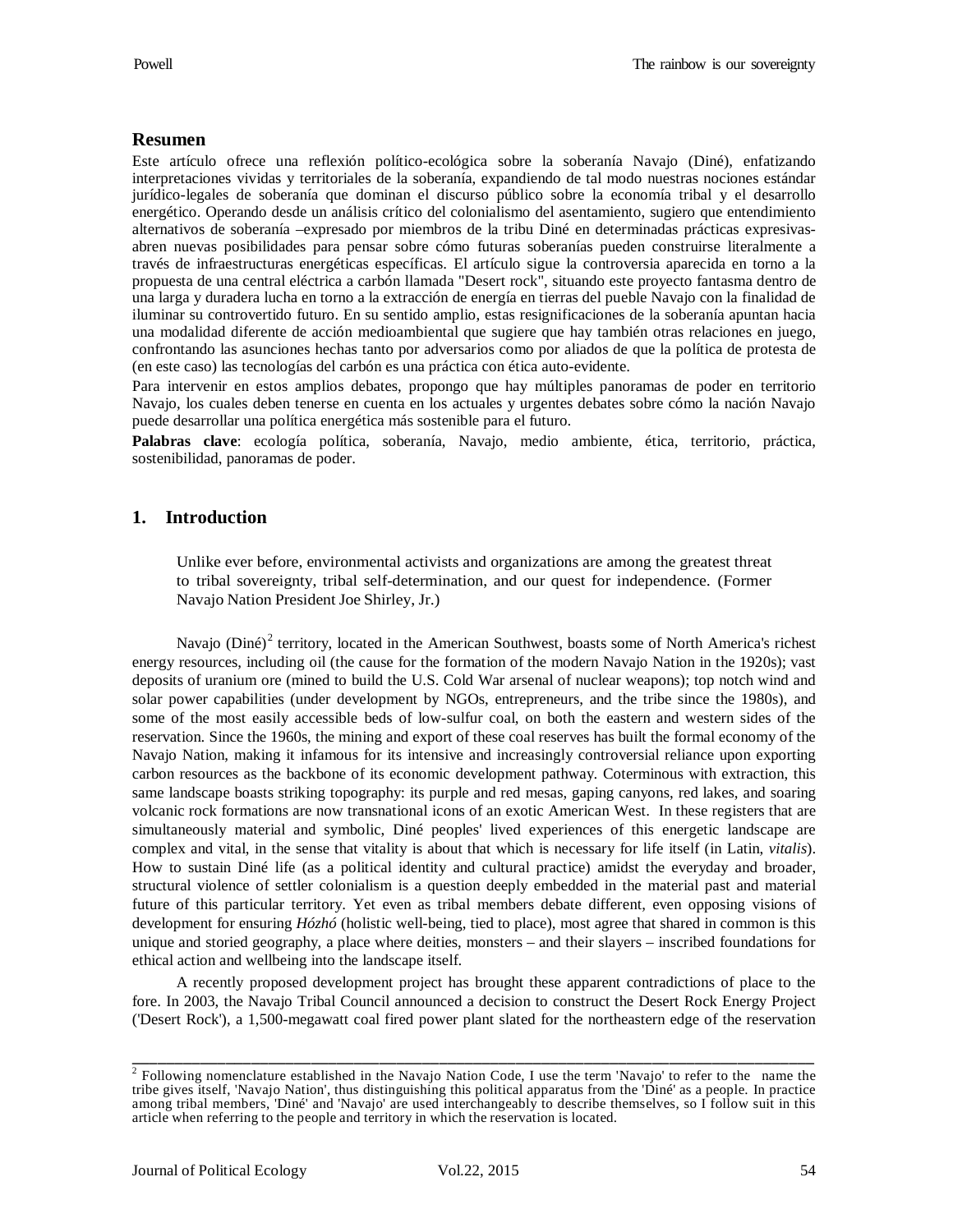territory, near the Diné village of Burnham, New Mexico. Given the Nation's history of intensive resource extraction – critiqued as 'neocolonial' at least since (former) Navajo Chairman Peter MacDonald's 1960s attack on the profiteering of energy corporations' mining Navajo coal for off-reservation urban growth – Desert Rock appeared to pose a challenge to such longstanding, settler colonial economics: this time, the Navajo Nation would enter into a joint venture with an energy company and its financiers, while maintaining control of the project and moving towards majority ownership. But, the proposed power plant ignited enduring grassroots and government struggles over tribal energy development practices and impacts on the sustainability of Diné territory into the future: a central question of tribal sovereignty. More than a decade later, the contested delay of Desert Rock creates an opening for seeing the effects of this proposed coal plant as a failed infrastructure project. Debates surrounding Desert Rock force a rethinking of the politics of environmentalism and autonomy, or sovereignty, as experienced by tribal members and leaders intimately invested in re-engineering the energy future of the Navajo Nation.

In this article, I argue that this decade-long, intense debate over Desert Rock has not only reopened a longstanding environmental conflict, but it has also provoked new articulations of sovereignty for Diné people engaged in energy debates. This provocation has occurred through a kind of embodied, territorial sovereignty, grounded in a historically particular place, which is simultaneously "a world of relational movements and countermovements" (Byrd 2011: xvi). In other words, I want to suggest that exclusively situating sovereignty within a legal-juridical framework elides embodied valences of sovereignty and the politics of indigeneity. Emphasizing sovereignty as lived, territorial, grounded *and* in motion exceeds more established formulations of sovereignty, through juridical and political-geographic frameworks – yet without rejecting them.<sup>[3](#page-2-0)</sup> That is, while conventional (and crucial) tribal-federal negotiations over policy and regulatory processes in major environmental projects on trust land importantly expose the broader "colonial entanglements" (Dennison 2013) in which the Navajo Nation finds itself, a critical ethnographic approach to the political ecology of Diné sovereignty suggests that Diné peoples' historic relationships with a homeland landscape – whether dwelling there, or transiting and migrating through or beyond that place – pose important challenges to strictly legal or juridical interpretations of sovereignty as the supreme authority of a state to self-govern.

Recent moves in political ecology, anthropology, and critical Native American/Indigenous studies (NAIS) are instructive here and deserve to be brought into orbit with one another. Some seek to rethink sovereignty in ways that challenge state-centric analyses, through support to global peasant and food sovereignty movements that challenge official discourses of food 'security' (Desmarais 2007); others consider 'graduated sovereignty' among Asian states (Ong 2006) and the insidious reincorporation of 'indigenous knowledge' by states involved in mapping and other territorial projects. These advance state authority (McCreary and Lamb 2014). Nonetheless, the primary emphasis in most approaches to natural resource and environmental governance is the jurisdiction of the (settler) state. Often, this "cunning of recognition" (Povenelli 2002) in fact reflects what Jean Dennison describes as a settler colonial "logic of recognition" (Dennison 2014). In her work on her own Osage Nation's shifting citizenship policies, Dennison details ethnographically how this problematic logic dangerously shifts discourses of belonging and selfidentification *away* from territory (quite literally, the very ground on which the future is to be built), favoring instead discourses of the body. With this shift, struggles to define citizen-selves through race, blood, and descent alone work to undermine indigenous nations' precarious relations with non-indigenous populations in shared or overlapping territories, and ultimately, Native nations' authority over their own land (Dennison 2014). I argue, with Dennison, that the politics of abandoning territorial notions of citizenship/sovereignty is part and parcel of settler colonial logics, creating the conditions for further erosion of indigenous authority over landscapes. And yet, as I have found over the course of several years of research with and among Diné people, there is a felt, lived, sensorial connection forged through practice between bodies and territories on the Navajo Nation – so much so, that I emphasize here the **lived dimension of territorial sovereignty**. The embodiment is closer to Tim Ingold's discussion of dwelling and enskillment as part of belonging to a territory (Ingold 2011), a phenomenological departure from what Dennison critiques as the more commodified, and ultimately divisive, identifiers of race, blood, and descent.

<span id="page-2-0"></span><sup>&</sup>lt;sup>3</sup> As many American Indian studies scholars have argued, the established formulations of Federal Indian Law are themselves so deeply contradictory and "haphazard" that the field constitutes a sort of "legal wonderland" (Wilkins 2003, Wilkins and Lomawaima 2001, Deloria and Lytle 1983).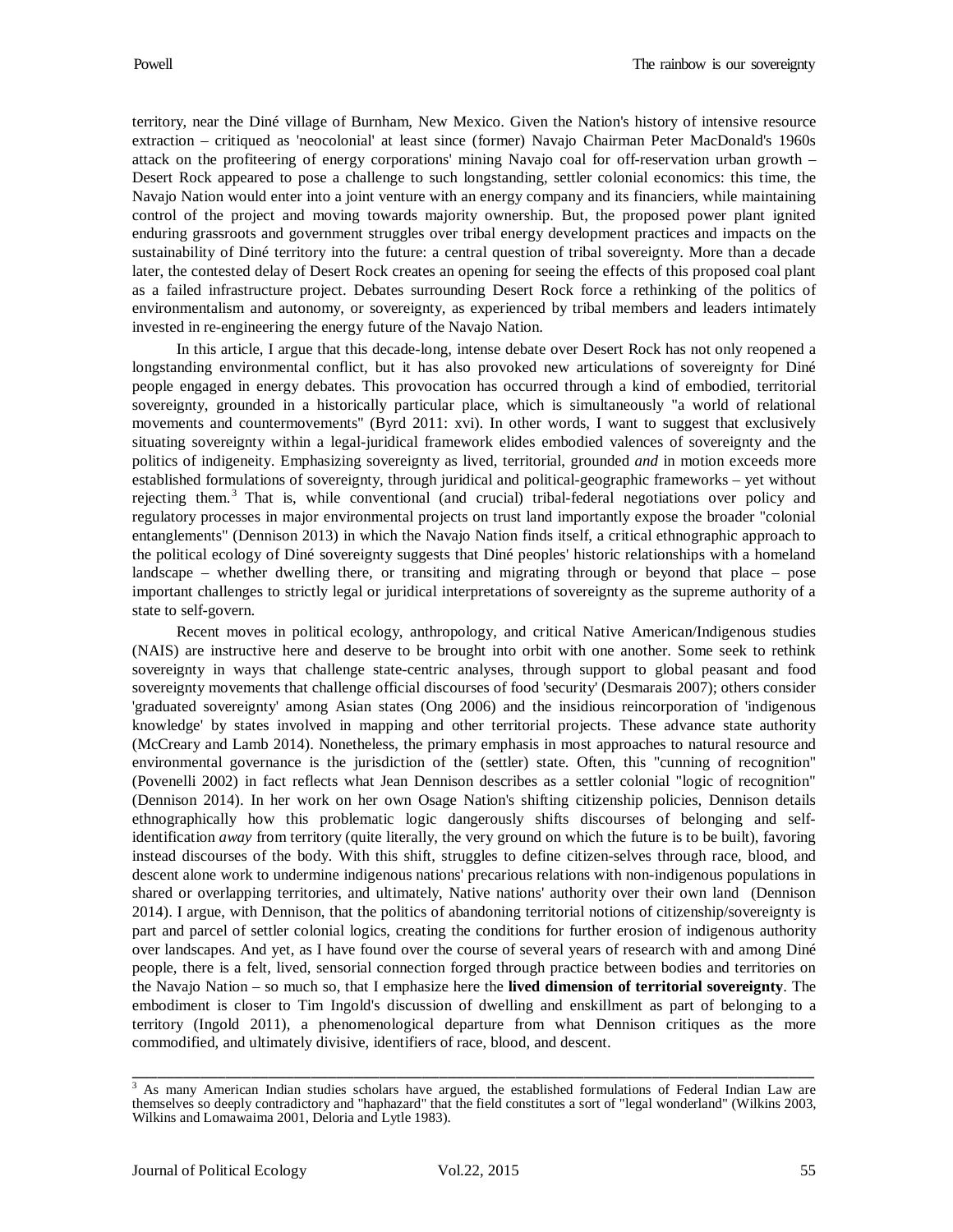With this argument, I engage with others already deeply involved in rethinking sovereignty, hoping that I might urge political ecologists toward critical ethnographies of settler colonialism's effects on indigenous territories as places whose futures are uncertain, and where complex articulations between embattled ecologies and American Indian tribal sovereignty pose peculiar challenges. Recent work in NAIS has shown the limits for North America of European social theories of sovereignty, by "indigenizing Agamben" (Rifkin 2009), arguing for tribal sovereignty as a "third space" in the United States (Bruyneel 2007), and rejecting approaches (even those that exist within Native communities) that treat sovereignty as a commodity or resource (Parker 2014). Instead, NAIS scholars argue that sovereignty is a "process" (Lambert 2007): it is "an act of interpretation" and a "methodological cornerstone" (Byrd 2011). Following this theoretical move, my research suggests that a kind of lived, territorial sovereignty is central in the interpretive work of Diné people engaged in energy debates.

As the struggle surrounding Desert Rock demonstrates, the ethical commitments at stake for Diné tribal members supporting and opposing Desert Rock exceed the scope of environmental politics as generally understood in the usual scripts of 'economy versus the environment' polemics – a discursive repertoire and politics that I challenge, along with others working in the overlapping arenas of political ecology, engaged anthropology/geography, and environmental justice (see Auyero and Swistun 2009; Burke and Shear 2014; Gibson-Graham 2006; Osterweil 2013 and Scott 2010, among others). I trace this lived, territorial sovereignty primarily through the social movement and knowledge work of Diné energy activists (including grassroots activists and tribal officials), engaging in determining future energy pathways for the Navajo Nation. This shift expands our notion of what politics is and might yet become, moving beyond contestational and juridical formations and into a realm where sovereignty and environmentalism are not always the primary positions of cultural critique. Especially when social movements are considered as significant actors in the realm of knowledge production, we gain a more expansive perspective on what sovereignty and environmentalism might mean in contemporary indigenous politics (see Carroll forthcoming; Casás-Cortes, Osterweil and Powell 2008, 2013). I explore how grassroots environmental justice groups on the Navajo Nation see their opposition to Desert Rock as a way of promoting, not undermining, tribal sovereignty, as Joe Shirley's quotation at the opening of this paper suggests. However, what sovereignty means to many tribal members challenges the authority often granted to the domain of juridical politics. This representational challenge helps us see other modes of struggle emerging and their attending ethics and practices for re-engineering the future of Diné landscapes.

## **2. Landscapes of power**

The Desert Rock Energy Project made substantial promises. Project developers Sithe Global Power and the tribe's own Diné Power Authority (collaborating as the Desert Rock Energy Project, LLC) assured Diné tribal members and investors (The Blackstone Group) that the plant would be built by 2005, just two years following its public announcement. Desert Rock promised 1,200-1,500 construction jobs, which would end after five years, and 400 permanent plant operations jobs. Tribal revenue from Desert Rock was projected at US\$50 million annually, including the lease for the land, a fee for the water, and taxes and royalties to be paid to the Navajo Nation by Sithe Global. This is a significant sum for one power plant when compared with overall current revenue sources for the Nation. For instance, in 2008, the Navajo Nation produced 19.23 million tons (17.45 million tonnes) of coal overall, bringing in revenue of US\$58.91 million.

Despite the project's potential economic contributions, Desert Rock became increasingly controversial among tribal members and residents of the greater region. First, the economic benefits to the Nation were questioned: as critics of the plant were quick to note, the Nation would incur significant financial liabilities, including the possibility of federal carbon taxes, and other financial risks of long-term ownership. Second, none of the construction or management jobs were completely guaranteed to tribal members, despite a tribal law that calls for 'preference' in employing Diné people for on-reservation development projects. Third, and more importantly, opponents of Desert Rock resisted the project on grounds of environmental justice, pointing out the disproportionate siting of energy production facilities among an already "disproportionately impacted population" (US EPA 2010). Public health and environmental contamination from the plant's projected emissions of sulfur dioxide, mercury, and carbon dioxide in a landscape already defined by existing coal, oil, and uranium extraction posed an unacceptable level of risk, according to tribal and regional activists. Desert Rock would become the third large-scale coal fired power plant within a 30 mile (48 km)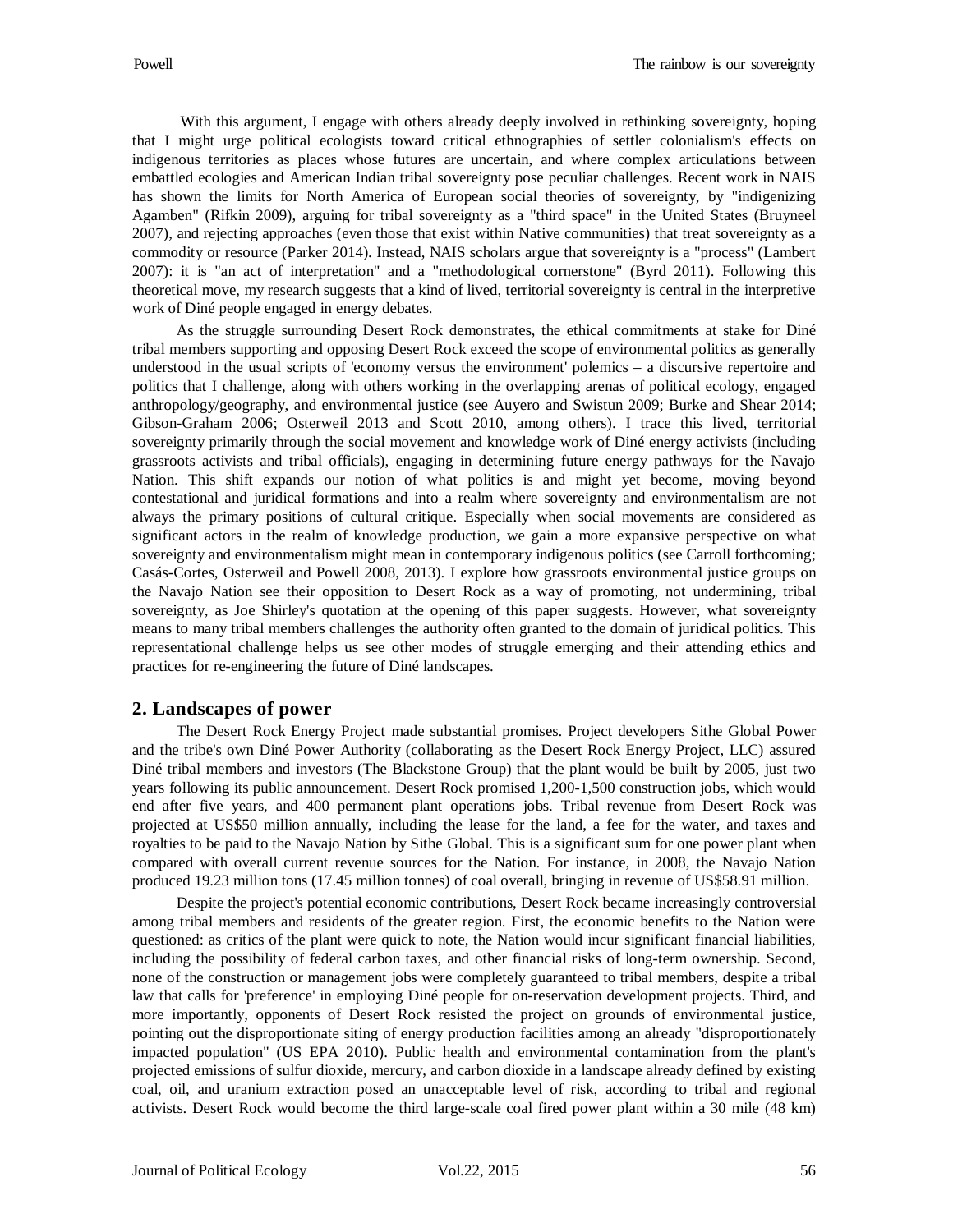radius, with a fourth coal fired power plant 100 miles (161 km) to the west, all of which export power to Southwestern cities like Los Angeles, Phoenix, and Las Vegas, while 40% of Navajo homes remain without electricity and nearly as many without running water. Tribal members and other residents of the region are quick to point out the known negative impacts of coal combustion on air quality, arguing that despite the developers' claims to state of the art 'clean coal' and carbon capture retrofit technologies, Desert Rock would skyrocket the pollution levels in a region already burdened by excessive ozone levels and a persistent yellow haze.

For the Navajo Nation leadership, building this power plant is not only about economic development for a population with a per capita income of just over US\$7,000, but is an exercise of the Nation's sovereign rights to use Navajo land and mineral resources as they see fit for the future of the Nation. For environmental activists opposing Desert Rock, this is a struggle over preserving a way of life, a distinct cultural identity and and ecological landscape, and it is about articulating an ethics of development that follows the principles of Navajo Fundamental Law, the customary code of ethics based in Navajo creation stories.

Reasons for Desert Rock's delay are complex. Federal regulatory requirements, resistance from Diné and regional environmental movements, challenges by the state of New Mexico, changes in tribal government leadership, the lingering effects of the 2008 economic downturn, and investments in new coal power becoming increasingly suspect and risky, have all cast a shadow over Desert Rock's promise. A Sithe Global project manager reported that most coal plants of this scale are built in under a year, but with Desert Rock, the company's first project on tribal territory, the only infrastructure on site is a well pad to test the aquifer level, storage barrels, hoses, and a few industry trailers encircled by a chain link fence. Metal cisterns marked 'for livestock only' (transformed by colorful graffiti into objects of art) sit in the distance, providing a dubious water source for local herds of sheep. Desert Rock became a test of tribal sovereignty, but not only in its ability to challenge federal and state (of New Mexico) policies. Rather, even in its ambiguous state of being, Desert Rock tested and transformed other valences of tribal sovereignty among tribal members themselves, promoting a vigorous discussion about what kinds of infrastructure might constitute a more selfreliant, financially and politically autonomous future.

This **landscapes of power** approach helps us engage landscapes as the ongoing, intertwined coproduction of human and non-human worlds, and sees power as material, semiotic, and cosmological. Similar to Donald Moore's suggestion that landscapes are "entanglements" of race, colonialism, and sovereignty, made meaningful through "suffering" (Moore 2005), landscapes of power emphasize articulations of difference and painful impacts of settler colonialism on Diné lands and bodies. With this approach, I join Moore and others in pushing "third generation political ecology" (Escobar 2010) beyond the postmodern action impasse, toward an analysis that considers meaning and interpretation as the theoretical grounds for the redesign that the present and future world demands.

In this way, landscapes of power encourages rethinking "ecological distribution conflicts" (Martinez-Alier 2005) as always, and perhaps fundamentally, sociocultural and cosmological conflicts, with moral concerns over what is good and bad, right and wrong. As Keith Basso has shown, landscapes oftentimes 'stalk' their inhabitants, and far from being an inert backdrop to human action, landscapes are named, narrated, and known in ways that transmit tales of the way we ought to live now and into the future (Basso 1996). On the Diné Nation, coalmines, existing and proposed power plants, wind and solar projects, and the mountains that define Navajo landscapes of power all do this – yet, tales of how we ought to live are still being written, with their endings uncertain. This tension between what is and what might be, between language and things, is part of what structures the debate over tribal energy development. Such are the shifting landscapes of power in this study of Desert Rock, shaping meanings and imaginations of what sovereignty is and might be, as a lived experience. That is, sovereignty is not just situated in Western law, but in other places, practices, and politics as well.

Although early political ecology (see Biersack 2006; Blaikie and Brookfield 1987; Robbins 2004) importantly introduced an ecological dimension to political economic analyses of land use struggles, much remains to be done to critically understand the ways that contested meanings and materialities shape humanenvironment relationships and emerging political imaginaries in situations of settler colonialism. Settler colonialism in the U.S. and other similar settler societies is a particular historical configuration wherein "the process of conquest has been neither completed nor abandoned" (Dennison 2012: 6). Importantly, the primary target in this process of conquest is for the settling power to gain access to land that is historically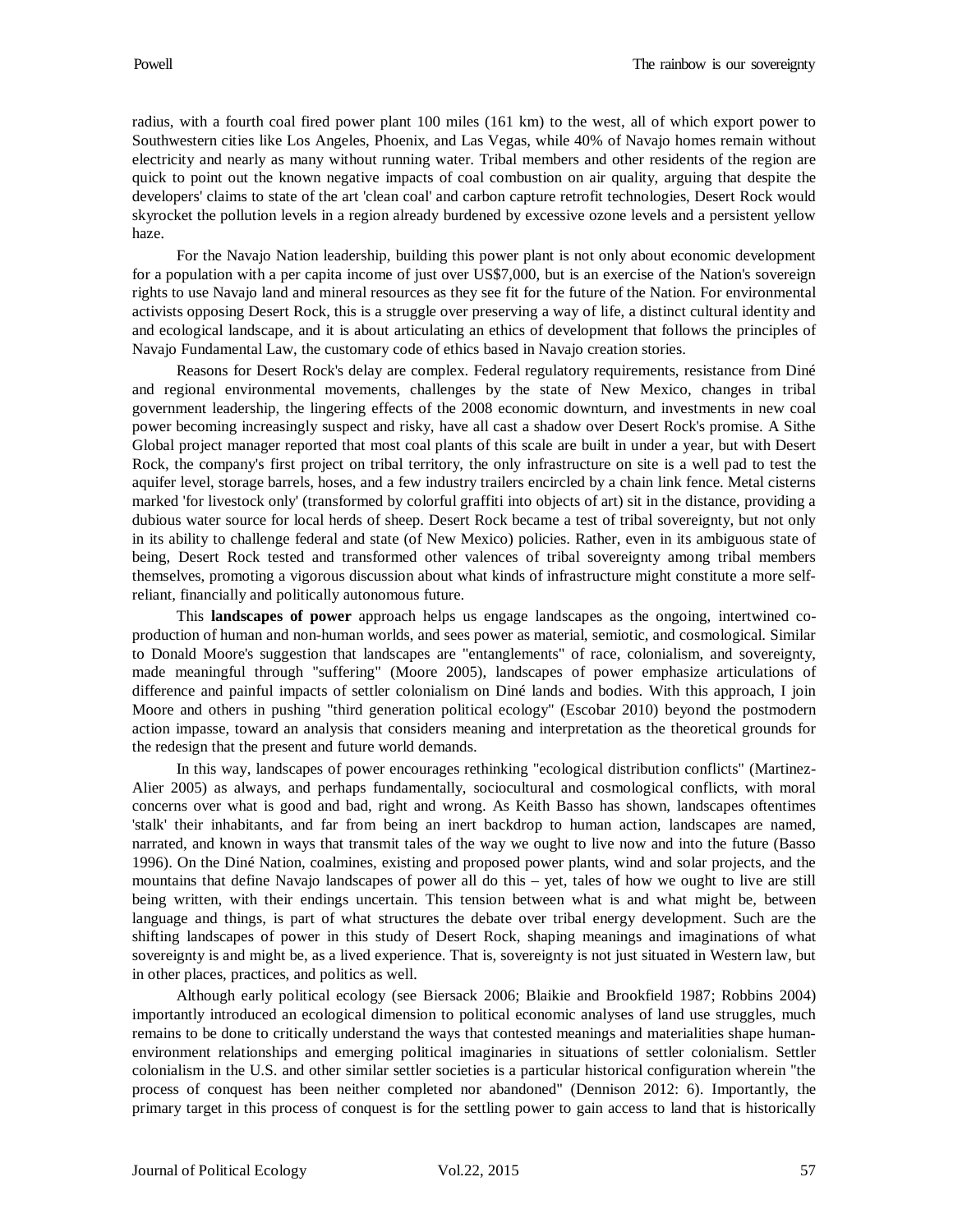and presently under indigenous control (Ibid.). Given the urgent need to defend indigenously controlled territories, there remains a need to push political ecology toward deeper analysis of historic and ongoing coloniality and difference within settler societies (Escobar 2008; Middleton 2010). On the Navajo Nation, because 'the environment' has proved conceptually inadequate for capturing the complex stakes and dimensions of the Desert Rock struggle, the landscape of power framework is helpful for grounding us in a historically, culturally, and ecologically specific landscape: Diné Bikeyah, Navajo territory. It is useful, as well, for expanding our analytic awareness to include critical aspects of the conflict. In particular, I argue that current contestations over the future of the Diné landscape – when examined through a study of the landscapes of power involving the Desert Rock Energy Project – reveal that diverse and multiple interpretations of tribal sovereignty are being deployed, vis-à-vis the energy infrastructure.

Infrastructure is, of course, a question of what kinds of worlds we desire to build, embodying values, making the mundane visible, illuminating existing connections and forging new ones. This article proposes that on the Diné Nation, competing deployments of sovereignty and environmentalism – as well as their entanglements – depend upon energy infrastructure. As "movable emblems of imaginable social orders" (Naor 2014), infrastructural projects such as Desert Rock work to position different possible futures: in Navajo energy politics, coal, wind, solar and uranium are each emblematic of particular social orders, desired by some, decried by others.

The texture and durability of energy infrastructures materializes sovereignty. Coal plants like Desert Rock, abandoned tailings piles from the 1950s uranium boom, anemometers erected to measure wind speed, and scattered solar photovoltaic panels are part of the landscape of the Navajo Nation today, their undeniable materiality a reminder that at stake in this debate over the future is how we might re-engineer nature itself such that the line between nature and infrastructure becomes blurred (Carse 2013). And in this blurry, liminal space lies sovereignty, contested not only in courts of law (though legal contestations are of course, crucial) but contested on the ground itself, through the various infrastructures that generate power, immanent and particular to this *terroir*. [4](#page-5-0) In this sense, the mountains that Diné people hold sacred are part of an infrastructural world defining the space of Diné sovereignty: mountains, not only coal plants, organize social life. The four sacred mountains, it could be argued, are the original infrastructure of Diné identity, territorial struggle, and sovereignty, and remain the geopolitical and geo-cosmological touchstones for orienting oneself in the Diné universe. Later in this article, I quote a Diné elder speaking about the original ethics or 'fundamental law' of the Diné as law that emerges directly from these mountains: the land itself generates a certain politics of being. For many Navajo people, to live close to the land – quite literally, to live and garden and herd sheep on the territory defined by these mountains – continues to carry with it a tremendous amount of social and cultural power, cutting across generational, linguistic, and occupational divisions. The infrastructural world of the Diné affects alternative notions of sovereignty not through the sedimentation or fixing of things, so much as through seeing these mountains as points of orientation in these other forms of law and politics (see de la Cadena 2010).

There is of course a large body of work in environmental policy, Federal Indian Law, and legal anthropology informing the more juridical-oriented debates surrounding federal primacy, domestic dependence, and the political sovereignty of Native and First Nations in the U.S. and Canada. As I have argued elsewhere, there is an intimate connection between debates over Navajo tribal governance and debates over natural resource management (Powell and Curley 2009). The materiality of the Nation – that is, the land itself and the diverse forms of life it supports – is the currency in play when Navajo tribal members openly critique and debate the model of governance the Nation 'ought' to have. There is also a vast literature addressing sovereignty in the field of critical indigenous studies, where scholars assert that sovereignty is "ambiguous" (Wilkins 2003; Wilkins and Lomawaima 2001), geographically "imagined" (Biolsi 2005), a "third space" in settler societies (Bruyneel 2007), or "an ongoing process of negotiation" and "a landscape of multiple, overlapping, and competing sovereignties" (Lambert 2007: 211). Or as Mark Rifkin reworks Giorgio Agamben's theory of sovereignty: the "narration of Native peoples as an exception from the regular categories of U.S. law" reveals this "inclusive exclusion" of American Indians (Rifkin 2009: 90).

<span id="page-5-0"></span><sup>4</sup> I am grateful to colleagues at the 2014 Infrastructural Worlds Conference at Duke University in Durham, North Carolina, for helping me think through some of these dimensions on Diné territory, including Ashley Carse, Stephanie Friede, Diane Nelson, Nick Shapiro, and Kirk Jalbert, among others.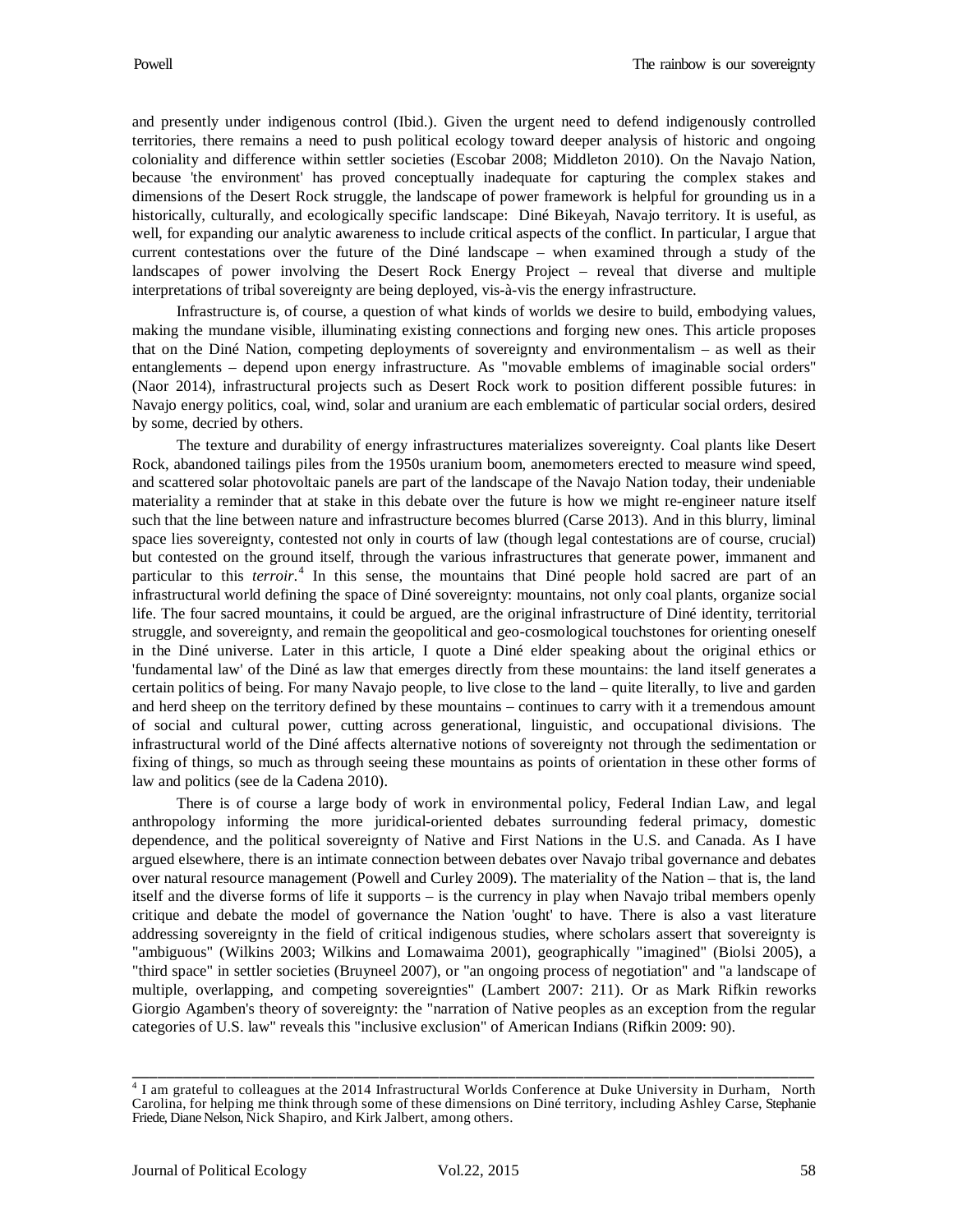This makes sovereignty an "enveloping yet empty sign" for American Indians that legitimates state violence through the very "peculiar" and "anomalous" role that Native peoples occupy within U.S. law (Rifkin 2009: 115). And yet, while Rifkin's reading of the uniqueness of American Indians forces a critical rethinking of the disjuncture of U.S. jurisdiction, the analysis does not move us beyond the dominance of the state. Much more work is needed in anthropological and ethnographic approaches to sovereignty to explore how sovereignty is meaningful in trans-juridical arenas of discourse and practice. This article's aim, in part, is to contribute to this trans-juridical discussion of contemporary interpretations of sovereignty, vis-à-vis energy infrastructure.

For many Diné people, sovereignty is defined through a strong attachment to a particular territory. The four mountains signal this political cartography (the customary homeland that the Diné recognize, and the approximate legal boundaries of the contemporary reservation<sup>[5](#page-6-0)</sup>), with another two sacred mountains anchoring the interior of Diné homeland. The historically and culturally particular importance of this mountainous orientation for Diné people has been widely discussed and documented (Iverson 2002; Kelley and Francis 1994; Sherry 2002). As any amateur internet search reveals, almost all visual maps of Navajo territory, or *Dinetah*, define the Nation in spatial relation to these mountains. Navajo and non-Navajo mapmakers consistently emphasize the four cardinal mountains (and frequently, their attending sacred colors) as much as, or even more than, they emphasize the overlapping state jurisdictions of the four corners states of New Mexico, Arizona, Utah and Colorado. This spatial politics is also inscribed in the tribe's own Great Seal of the Navajo Nation (Figure 1), in which the four sacred mountains surround livestock (horse, cow, and sheep), are bolstered by two leafy cornstalks (simulacra of Diné corn pollen cosmology and the Creation story), and ultimately encircled by a rainbow, signifying the historic journey of Diné deities.

Sis Naajiní (Blanca Peak) is to the east, Tsoodził (Mount Taylor) to the south, Dook'o'oosłííd (San Francisco Peaks) to the West, and Dibé Nitsaa (Hesperus Peak) to the north. In stories of the sacred landscape and also depicted in most maps, there are also two sacred mountains in the interior of Navajo country: Dził Ná'oodiłii (Huerfano Mountain) and Ch'óol'í'í (Gobernador Knob). Each is associated with a precious material (white shell, turquoise, abalone, obsidian, fabrics, and jewels, respectively) and a particular color (shown in the Great Seal). Despite diverse contemporary religious commitments among Diné people, ranging from Catholicism to Native American Church, Corn Pollen Way to Pentecostalism, these mountains still have historical, cultural and cosmological significance. Diné poet George Blueeyes expressed the vitality of the territorial relationship this way:

These mountains and the land between them Are the only things that keep us strong. From them, and because of them we prosper. It is because of them that we eat plants and good meat … (Blueeyes 1982: 2)

The significance and power of the Navajo landscape is also expressed through the collective, historical memory of many Diné elders. Many recall their grandparents' stories of the U.S. government's war against the Navajo, resulting in the 'Long Walk' of 1864-1868 when the U.S. military incarcerated the majority of the Navajo population at Bosque Redondo (Fort Sumner) in New Mexico territory. In 1868, with the signing of the first treaty between the Diné and the U.S. government, remaining survivors were released from imprisonment and permitted to walk home, returning to their territory within the four sacred mountains. This cosmological cartography is also an ethical cartography: each mountain – with its associated direction, stone, and set of stories – instructs the 'five-fingered beings' in proper conduct, how to control the flow of life (*iina*), and how to exist in dense networks of human and non-human relationality (*k'e*). Far from static, this landscape is vibrant and contested: over the past few years, the Navajo Nation has allied with neighboring Pueblo and Apache Nations who also regard these mountains as sacred, striving to block development

<span id="page-6-0"></span><sup>&</sup>lt;sup>5</sup> The original Navajo reservation, established in 1868 as part of the treaty that enabled Diné people imprisoned at Fort Sumner (New Mexico) to return to their homeland, was situated more directly south of Mt. Hesperus (the sacred mountain to the north) and more eastward. Through various annexations the reservation's legal boundaries expanded westward until the 1930s.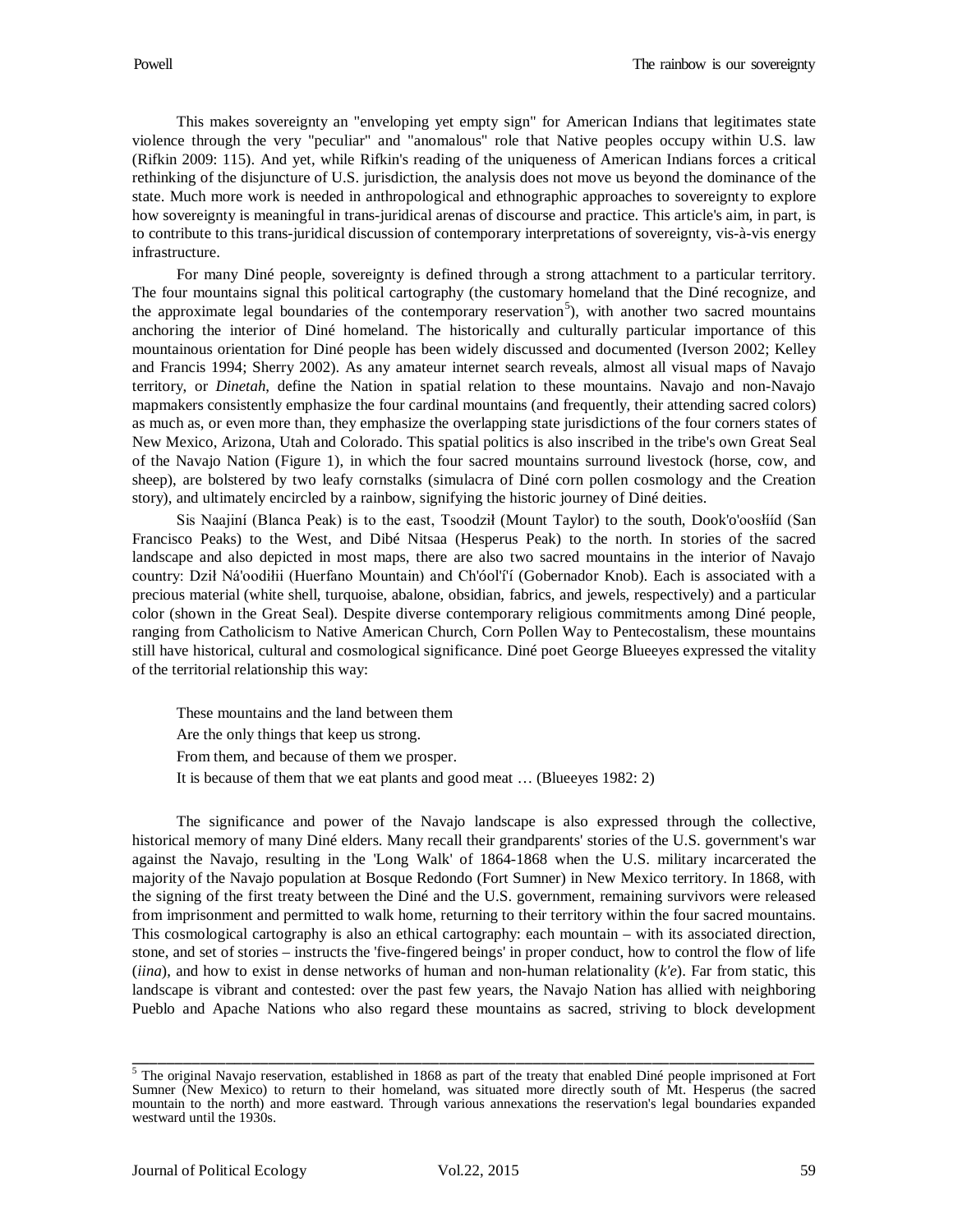projects such as the Arizona Ski Bowl resort on the San Francisco Peaks and the re-opening of uranium mines on Mount Taylor.



Figure 1: Great Seal of the Navajo Nation. Source: Navajo Nation.

This vital geography illustrates a sense of lived, territorial sovereignty rooted in a historically, culturally, and ecologically specific place. Sovereignty is inscribed in these four mountains and also in the rainbow that holds them together, in this particular 'environment', although the deployment of this term in this way fails to capture the sense of place that is at stake. We see the rainbow depicted in official imagery, as in the Great Seal, because of its history as a crucial pathway in Diné cosmology and law. The rainbow is entangled with Diné epistemology, grounded in a particular place: it is said that Talking God, one of the original Diné Holy People, used the power of a sacred rainbow on which he traveled to create language for the earth-surface people (Aronilth 1992: 49). "The rainbow is our sovereignty," argued a tribal member at a recent meeting on the future of Diné energy policy, invoking what she and others consider to be a "teaching of the elders." [6](#page-7-0) This sense of emplaced sovereignty speaks to a sense of epistemic and cosmological difference, given the primacy accorded to Navajo Fundamental Law and its teachings, which includes creation stories that convey the significance and power of these four mountains and the rainbow. In contrast to the juridical, legalistic interpretations of sovereignty deployed by politicians and legal scholars, this alternative interpretation of sovereignty rests upon an understanding of the 'environment' – or place, more precisely – that recognizes but is not contained by discussions of air and water permits or negotiations of federal primacy (see Powell and Long 2010). It recognizes other landscapes of power constituting the Navajo Nation.

Although the struggle over Desert Rock has been widely portrayed by the media as the conventional script of jobs-versus-environment, there are deeper stakes. As a way of engaging the sociocultural politics of energy on Native lands, *landscapes of power* offers a framework for understanding the materiality and figurative nature of contentious energy development projects, situated in specific places with their own, and often competing, cultural histories and uncertain futures. Methodologically, the approach also offers ethnographic understanding of energy development in Native American communities. That is, the ways in which energy extraction is remembered, imagined, deployed, assembled and felt 'on the ground' by people impacted by policy decisions. This is the central and driving concern for research and action.

## **3. Diné energy legacies**

<span id="page-7-0"></span> $6$  Janene Yazzie, meeting on the future of Navajo energy, Albuquerque, NM, April 12, 2014.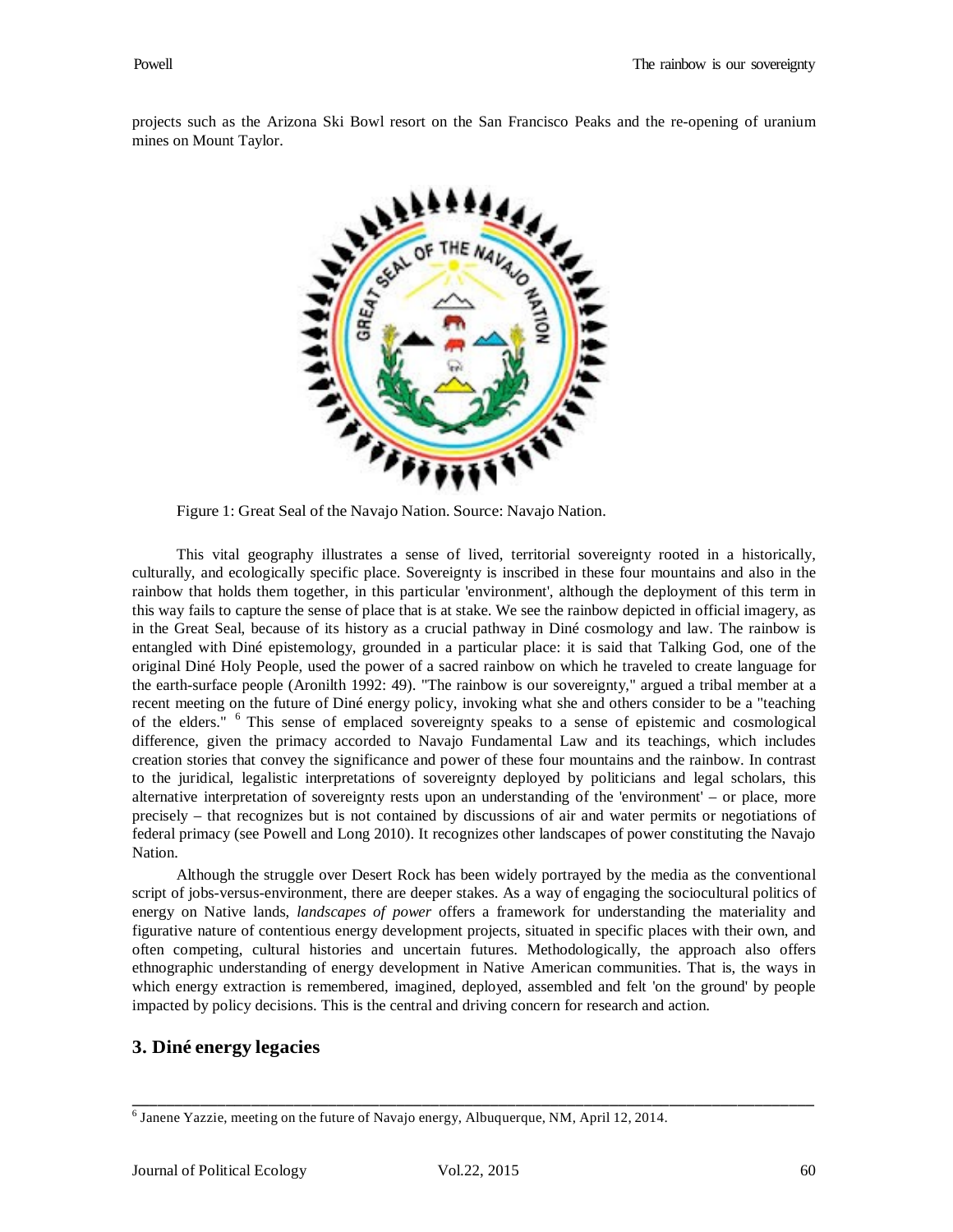The Navajo Nation is located in the chaparral flora and alpine forests of high desert badlands and contrastingly low canyon lands of the Colorado Plateau in the Southwestern United States, crossing the state borders of Arizona, New Mexico, and Utah. The current reservation's land base is 27,000 square miles (about 70,000  $\text{km}^2$ ), making it the largest federally-recognized Native land base in the U.S. Unlike many American Indian Nations, the Navajo reservation, secured through several treaties with the U.S. government beginning in 1868, is roughly contiguous with the Navajo homeland prior to colonization. Enrolled members of the Nation number just over 300,000, with 60% of members living on Navajo territory. Today, the tribal government mirrors the U.S. federal government, with executive, judicial, and legislative branches representing the reservation's 110 chapters, or local municipalities. However, the appropriateness of a centralized, three-branch system is increasingly an area of heated debate among tribal members, a great majority of whom express deep skepticism and mistrust of the government in the Nation's capital of Window Rock, Arizona. Discontent often follows the usual critical script of government mismanagement, misspending, misplaced development aims, and overall distance from the people it is supposed to serve. But the specific entanglements of Navajo governance with the Navajo energy landscape situate contemporary calls for government reform into historical legacies of natural resource extraction that profoundly shape current understandings of governance, sovereignty, and the environment.

Historically, Navajo territory has been defined by energy development and settler-colonial expansion so much so that the present infrastructure of the Nation is largely the infrastructure of energy. As John Redhouse reveals, the Treaty of 1868 between the Diné people and the United States released Diné people from incarceration at Bosque Redondo (Fort Sumner) and established a reservation, as is widely remembered today; however, this political land enclosure enabled the U.S. to secure a right of passage for railroads to pass through former (though not reservation) Navajo territory (Redhouse forthcoming: 6). The Treaty contained language stipulating that Navajos would not create any "opposition to the construction of railroads now being built or hereafter to be built, across the continent" (Ibid.). Then, in the early 1920s, federal surveyors discovered oil in the Hogback/San Juan region of northern New Mexico (just outside present-day Farmington, NM), finding that territories once considered hinterlands by east coast policymakers were in fact hugely rich in mineral deposits. This discovery prompted negotiations between oil companies, Navajo traditional leaders, and the U.S. Commissioner of Indian Affairs, who assisted the companies in their fervent quest to secure leases to the rich, untapped oil reserves (Chamberlain 2000; Iverson and Roessel 2002; Needham forthcoming). In 1923, the Standard Oil Company signed an oil lease with a small group of Navajo men. This contract foreshadowed the federal policy aimed at the 'reorganization' of customary Native leadership structures and the establishment of official 'tribal councils' as recognized governing institutions in the following decade (Grossman 1995). However, in the eyes of federal agents, the negotiating process lacked clear representation on the part of the Navajos, who had no centralized governing body and instead followed customary practices of organizing small, regional councils to respond – often in contradictory ways – to the oil companies' requests. Notably, many of these regional councils rejected the companies' early incursions and proposals. In the eyes of Washington this confusion, combined with the growing drive for energy resources, produced the need for a systematic tribal government able to sign contracts with external developers. So following the Standard Oil Company transaction, the federal government affirmed a small group of leaders as the authoritative representatives of the Navajo Nation. Energy interests in the Navajo landscape were, by all accounts, at the center of the production of the Nation as a recognizable, unified political body.

A decade later, federal agents mandated a calculated livestock reduction among Navajo herders, revealing another energy story. In the name of tackling overgrazing and its impacts on regional development, federal agents decimated entire herds of Navajo sheep, crippling Navajo families. The government's alleged fear was that topsoil erosion into nearby Lake Mead would impede the generating capacity of the Hoover Dam, which in 1931 was the world's largest hydroelectric power generating facility. Moreover, as signifiers of Navajo identity, sheep literally embodied energy– through their flesh as sustenance, their wool as warmth, and the practice of herding as a central livelihood activity. The political ecology of livestock reduction and the near destruction of a way of life was, in the end, intimately tied to power generation for the growing urban Southwest.

However, it was not only the urban 'Sunbelt' that demanded Navajo electricity: even before Arizona and New Mexico's post-war boom, Navajo mines and Navajo labor were supplying rich reserves of uranium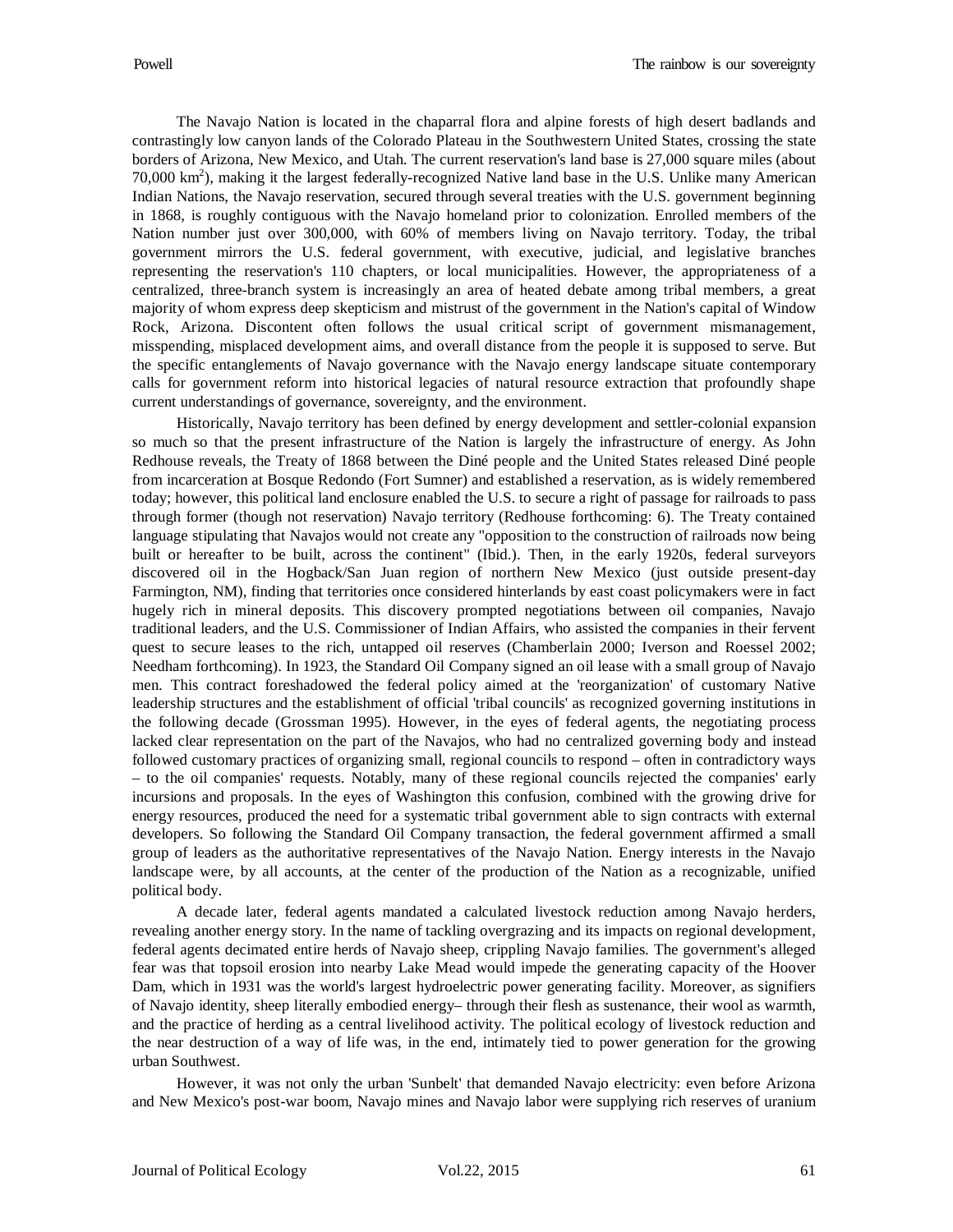to the U.S. government (the sole buyer, by law) for the budding nuclear weapons technology that would become the U.S. material stockpile supporting the country's status as an emerging global power. From the 1940s – 1990s, uranium was mined extensively on tribal lands, driven first by the race for the atom bomb at the end of World War II and then the Cold War arms race and rapid buildup of the U.S. nuclear arsenal.<sup>[7](#page-9-0)</sup> Federal commissions tellingly categorized the U.S. Southwest as a 'national sacrifice area' for all of the uranium mining and weapons testing that went on in the name of national security. Navajo landscapes and bodies remain scarred with these memories, with dozens of un-reclaimed uranium tailings piles contaminating drinking water and some families unknowingly using radioactive stones from former mines to build their homes. The ongoing health effects (primarily cancers) are material reminders of the coloniality of power at work on the Navajo Nation. In Joseph Masco's terms, this is the "nuclear uncanny" in the U.S. Southwest: the strange and persistent possibility that radioactivity permeates all aspects of the environment and everyday life (Masco 2006). In response to this painful legacy of uranium extraction, the Navajo Nation Tribal Council in 2005 passed the Diné Natural Resources Protection Act, calling the history of uranium mining "genocidal" and placing a moratorium on any future uranium mining on reservation land.

Yet, the mid-century boom, bust and more recent ban of uranium mining is not the story of coal mining on the reservation. From the 1960s onward, the Navajo Nation has sold its rich reserves of coal offreservation to regional utility companies, which in turn produce electrical power for urban consumption. In 1952, a survey by the Arizona School of Mines showed that Navajo land contained expansive reserves of strippable coal, lying within 4-8 feet (1-2.5 meters) below the surface; recent estimates place Navajo coal reserves at between 2.5 to 5 billion tons (2.3-4.5 tonnes). This discovery inspired the U.S.'s growing energy industry to establish mines on the reservation, with Peabody Coal Company opening mines in the western region of the reservation atop a formation known as Black Mesa, called 'Black' because of its visible coal seams. In 1957, the area of the current proposed Desert Rock plant was leased for coal mining for the future Four Corners Power Plant, digging the foundation and then expanding in subsequent decades to become what is now the 33,000-acre (13,350-hectare) Navajo Coal Mine, the feeder mine for Desert Rock. In the 1960s, two large-scale coal fired power plants were built near the Navajo Nation's northeastern border: the San Juan Generating Station and the Four Corners Power Plant, the latter more recently achieving infamy as the largest source of nitrogen oxides in the United States.<sup>[8](#page-9-1)</sup> In the early 1970s, a third power plant, the Navajo Generating Station, was constructed near Page, Arizona, completing this triad of large-scale (greater than 2,250 megawatts each) electrical generation facilities. These three existing plants – their proximity to one another and to the proposed Desert Rock site – figured centrally in the debate over Desert Rock.

With oil as the most lucrative resource early on, the Navajo Nation began to profit from bonuses, rent and royalty payments from the mining corporations, earning US\$76.5 million by the early 1960s. Leaning on the 1938 Indian Minerals Leasing Act (IMLA) for legal support, the Nation was able to lease 'unallotted lands' for oil wells to more than a dozen energy development companies.<sup>[9](#page-9-2)</sup> Although intricate legal and business procedures governed by the IMLA purported to grant greater self-determination to Navajo leaders, complexities of the leasing process resulted in the reverse in practice, marginalizing tribal decision-makers in land-use negotiations. For instance, relative to fair market values, the Navajo Nation received meager royalty payments for its mineral resources and did not meaningfully participate in the actual business management of energy development. Corporations like Standard Oil and Peabody Coal held the reins on these lease agreements and set royalty payment fee schedules that did not increase with inflation, across several decades. In sum, the tribal government received minimal revenues for its resources and had little authority or agency in the processes of contract negotiation over its mineral wealth.

<span id="page-9-1"></span><span id="page-9-0"></span><sup>&</sup>lt;sup>7</sup> See Brugge, Benally, and Yazzie-Lewis 2006; Johnston, Dawson and Madsen 2010; Masco 2006, and Pasternak 2010. <sup>8</sup> The Four Corners Power Plant emits 45,000 tons (40,800 tonnes) of nitrogen oxides annually (U.S. EPA). The U.S. EPA has proposed requiring pollution controls on the FCPP by requiring the facility be retrofitted with Selective Catalytic Reduction on all of the Plant's five units. This meets the U.S.'s Clean Air Act requirements targeting all older coal-fired power plants in the U.S. with Best Available Retrofit Technology. Should this reduction go through at the FCPP, it would amount to a 36,000-ton (32,658 tonnes) reduction, or the equivalent of taking half of all Arizona's gasoline-burning cars and trucks off the roads. Source: U.S. EPA Press Release, October 6, 2010.

<span id="page-9-2"></span><sup>&</sup>lt;sup>9</sup> Dawes General Allotment Act of 1887 (amended twice and remained in effect until 1934). The Act provided for the division of tribally held lands into individually-owned parcels and opening "surplus" lands to settlement by non-Indians and development by railroads.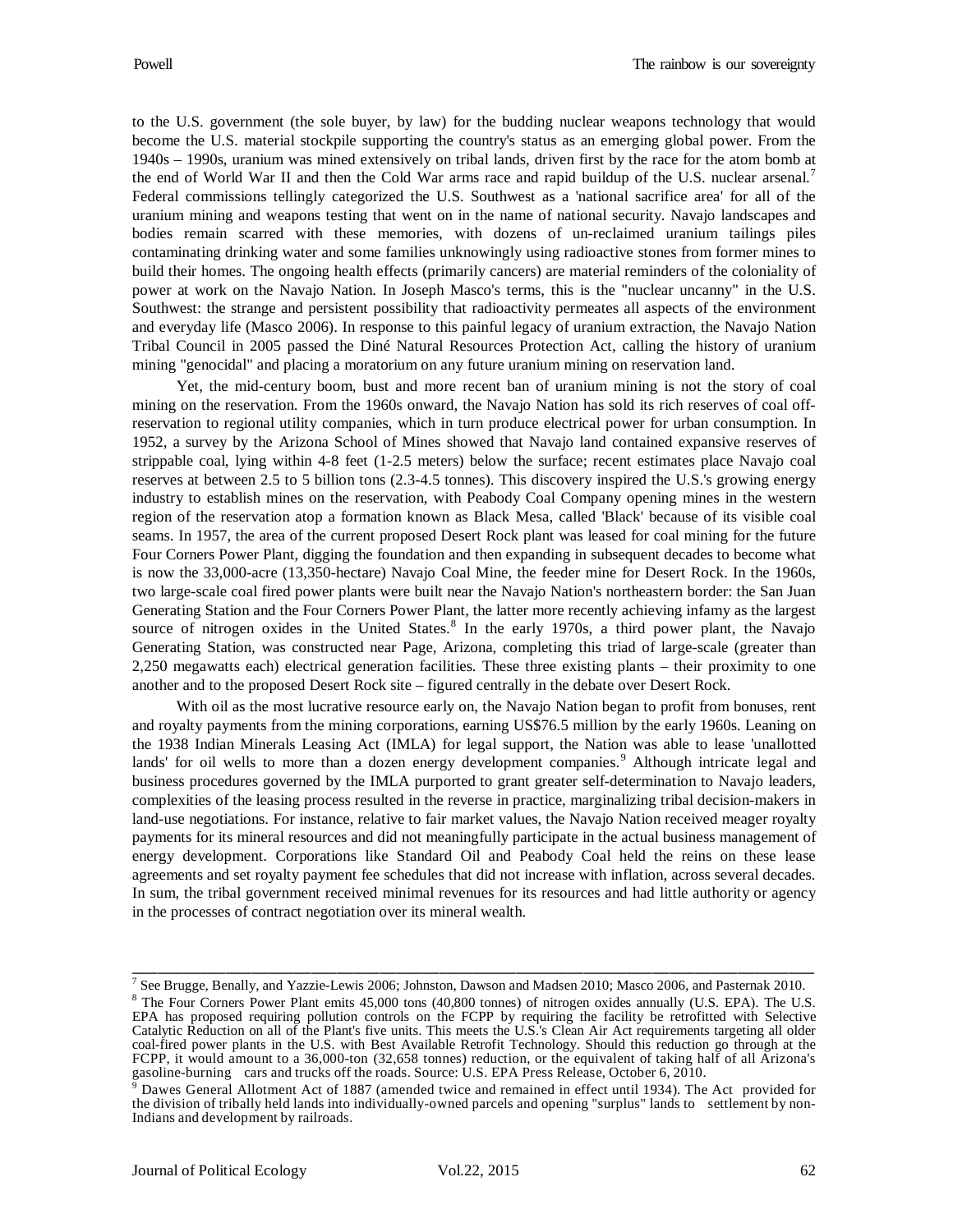## **4. Practicing extractivism**

Elected and community-based leaders recognized the exploitative, extractive nature of these relationships with energy companies and, in the 1960s, started pushing back using direct action and coalitionbuilding strategies. Energy emerged as a new mode of Navajo nationalism and the exercise of tribal sovereignty, transforming the political- ecological terrain of development politics on Diné land. In the 1960s, local residents of Burnham, New Mexico – the proposed site of the Desert Rock Energy Project – along with a broader coalition of youth activists successfully mobilized to stop proposals for new coal gasification facilities in Burnham. Influenced by recent decolonization movements in Africa, recent world systems theories, and the growing American Indian Movement, these activists developed a critique of colonialism that situated energy development as underdevelopment for the Navajo Nation, launching a critique of neocolonialism that persists in this community today (Needham 2010, 2014). Activists occupied one of the mines on Black Mesa in the west and staged an armed occupation of a semiconductor plant in the reservation town of Shiprock in the east, creating a reservation-wide movement of "anti-colonial populism." Crucially, this movement's theoretical grounding lay in defining Diné self-determination in terms of control over natural resources. As historian Andrew Needham shows, in the early 1970s, this social movement bolstered the political campaign of Navajo Chairman Peter MacDonald, who ran for office on a similar anti-colonial critique (Needham 2014). Yet, MacDonald wound up enraging the pan-Indian youth activists when, rather than ending extractive industry altogether as they demanded, he made it clear that the Navajo Nation wanted "a piece of the action" in energy projects (Needham 2010). MacDonald led a coalition of energy-rich tribes to form the Council of Energy Resource Tribes (CERT), modeling their alliance on the Middle East's Organization of Petroleum Exporting Countries (OPEC). Under MacDonald's leadership, CERT became a powerful broker of energy deals between tribes, the federal government, and corporations, gaining a respected place at negotiating tables in Washington, DC.

Among community-based energy activists, an incident in 1989 in the southwestern reservation community of Dilkon, Arizona invigorated the local and national grassroots movement for energy justice on tribal territory. This event, and its effects, demonstrated that CERT was not alone in redefining regional and national energy debates: Navajo non-governmental organizations were also transforming Navajo landscapes of power by emerging as defining social actors in indigenous environmental politics. In Dilkon, a group of neighbors, mostly relatives, successfully blocked a contract between Waste Tech, a biomedical waste storage company, and the tribal government, that would create a waste repository for refuse from West Coast hospitals in their community.

Community members made their case on the grounds of environmental racism and environmental justice, newly emerging discourses in U.S. environmental politics of the late 1980s (Cole and Foster 2001; Di Chiro 1996; Martinez-Alier *et al.* 2014.) They pointed to the potential environmental health impacts of the waste site as well as the disregard for Navajo taboos surrounding proper handling of death and body parts. The struggle attracted the attention of national media and indigenous leaders across the Western U.S., as they rejected the tribal government's proposal to place the facility in Dilkon – or anywhere on reservation land.

These neighbors organized themselves as Diné Citizens Against Ruining our Environment (Diné CARE) and helped launch a national pan-indigenous group, the Indigenous Environmental Network (IEN). Following their eventual success in defeating the Waste Tech proposal, Diné CARE was at the center of most of the environmental controversies on the Navajo Nation during the 1990s and 2000s. Diné CARE emerged as a leading critic, locally and nationally, of the impacts of radiation exposure on Navajo uranium miners, the over-harvesting of Navajo timber in the 1990s, and the health and environmental consequences of the Navajo Nation's ongoing financial dependence on coal resources, including the Desert Rock proposal (Powell and Long 2010; Sherry 2002).

At the same time all of this energy activism was building in the eastern territory of the reservation, other tribal environmental groups were busy organizing in the West to protect Black Mesa. In Diné cosmology, coal is the liver of the earth and Black Mesa is the female deity of the Navajo landscape.<sup>[10](#page-10-0)</sup> Situating their struggle as an issue of environmental justice and the protection of a sacred site, residents of the western region, working in coalition with groups like Diné CARE in the east, pressured the tribal

<span id="page-10-0"></span><sup>&</sup>lt;sup>10</sup> Her male cohort is the Chuska Mountains, location of the controversial timber harvesting in the late  $20$  century (see Sherry 2002). \_\_\_\_\_\_\_\_\_\_\_\_\_\_\_\_\_\_\_\_\_\_\_\_\_\_\_\_\_\_\_\_\_\_\_\_\_\_\_\_\_\_\_\_\_\_\_\_\_\_\_\_\_\_\_\_\_\_\_\_\_\_\_\_\_\_\_\_\_\_\_\_\_\_\_\_\_\_\_\_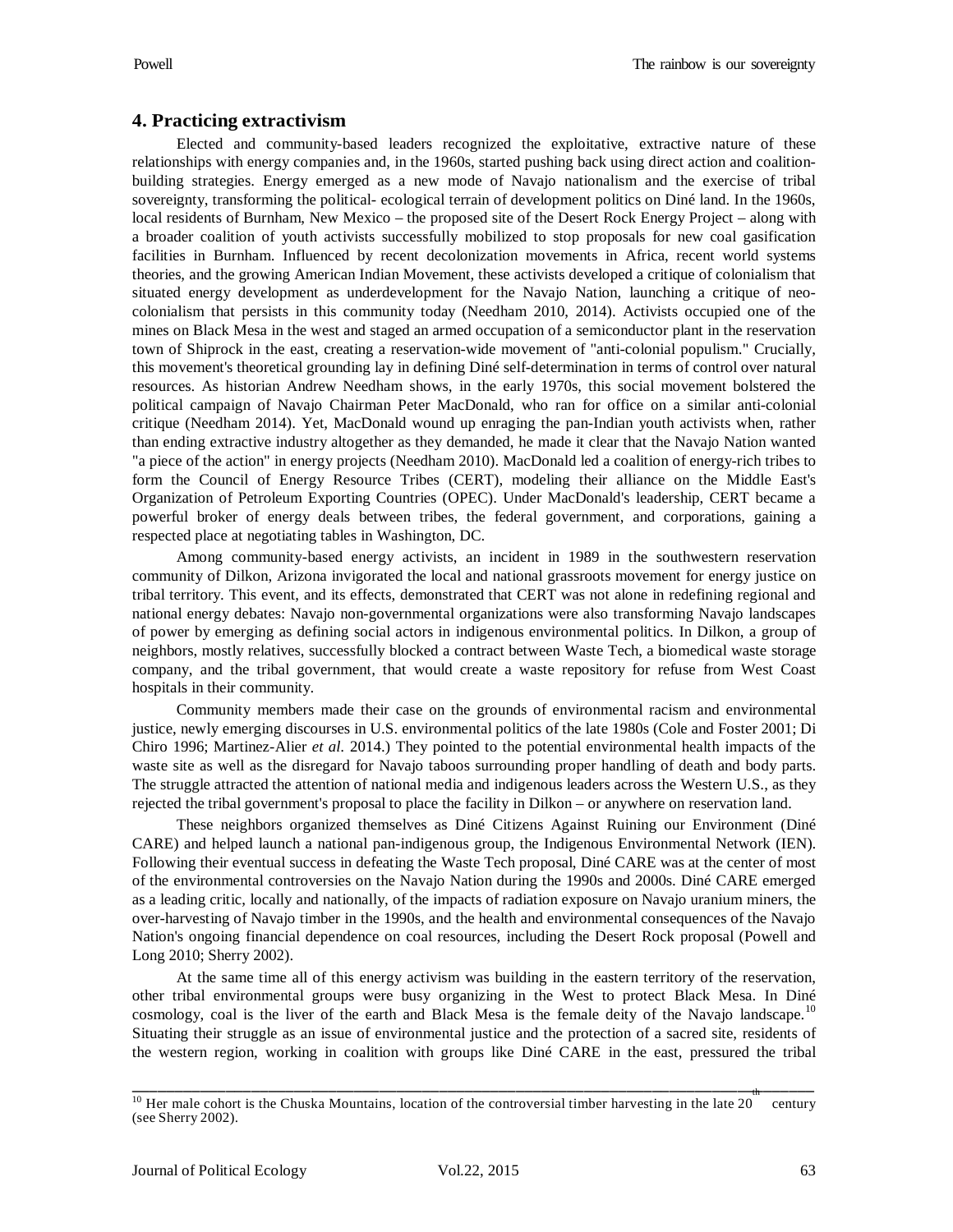government for closure of the Black Mesa mines. As a result of their vigorous organizing and legal challenges, operations at the largest of two mines at Black Mesa were suspended in 2005 when the regional power station fed by the mine (Mohave Generating Station in Nevada) was closed down. While the Kayenta Mine on Black Mesa continued to operate, activists deemed this partial closure a huge victory, despite the complicated impacts on tribal members' employment, as it halted the transport of coal via a 273 mile (439 km) above-ground slurry pipeline, using pristine groundwater to move tons of coal from the mine to the generating station (Begaye 2006). Like many of these struggles, the victory was complicated – with many activists having family members who worked for the mine – these actions divided families, raised the persistent dilemma of jobs versus the environment, and yet launched these groups productively into an ongoing negotiation with the utility company, Southern California Edison, to help fund what activists envision as a 'just transition' from tribal reliance on fossil fuels to renewable energy, especially solar and wind power.

There are two reasons that make Desert Rock different from these previous struggles, and urgent and so controversial. First, widespread concerns over the role that coal plays in sustainable development and climate change have transformed the political climate of fossil fuels since the 1960s. Groups like Diné CARE interpolate and re-deploy these wider concerns, translating them into the Navajo language and the customary code of ethics known as Navajo Fundamental Law. Yet more significantly, with Desert Rock, the Navajo tribal government is initiating and asserting at least 50% ownership in an energy project on reservation territory – a counter-move to the colonial conditions of extraction and exploitation that have largely dominated lease agreements since the 1920s. That is, through its joint venture with Sithe Global, the Navajo Nation government is in a sense actively assuming what used to be the outside developer's role. Leaders largely see such a move toward ownership as an enhancement of tribal sovereignty (following the example of CERT, for instance), while groups like Diné CARE tend to see such a move as an erosion of Diné sovereignty. They express concern over ambiguous liabilities for eventual carbon taxes, health and livelihood risks to be borne by local residents, and a misguided enthusiasm for energy minerals at a moment when translocal energy politics questions the security of coal as a long-term pathway. Through their efforts to re-direct the Nation's development agenda, grassroots organizations like Diné CARE have also been redefining meanings of environmentalism and sovereignty for the Navajo Nation.

Elsewhere in North America, other instances of large-scale energy development and waste management have also forged articulations between tribal sovereignty and energy debates, such as the bid by corporate conglomerate Private Fuel Storage to transport and store high-level nuclear waste to the reservation of the 100-member band of Skull Valley Goshutes in Utah (Ishiyama 2003; TallBear 2000); or the effect on the Yakama Nation's relationship with salmon and sturgeon due to a radioactive bleed from the Hanford nuclear production complex, located upriver on the Columbia River in Washington; or the history of Standard Oil's intervention in the Osage Nation (see Dennison 2012); or the ongoing battles over the tar sands and new oil pipelines in northern Alberta, Canada. Of course, all of these situations are distinct to the dynamics of each Nation's particular, and changing, landscapes of power.

The former President of the Navajo Nation, Joe Shirley, Jr. pursued Desert Rock as a central project of his two terms in office (2003-2011). In a statement to the press in late 2009, also quoted at the opening of this article, Shirley expressed a stark opinion regarding Desert Rock's delayed construction: "Unlike ever before, environmental activists and organizations are among the greatest threat to tribal sovereignty, tribal selfdetermination, and our quest for independence" (Shirley 2009). This statement – which circulated widely in print, on online blogs, and in conversation – worked to establish a distinct boundary between an imagined 'us' and 'them.' Yet, more importantly, the statement's discursive power located environmental politics as the enemy of Diné autonomy, when in fact, environmental politics has a longstanding role as constitutive of Navajo nation-building and self- determination, as discussed in the history above and enacted by a diverse group of Diné leaders, including those who formed CERT and Diné CARE.

Shirley's attack on environmentalists shows how the landscapes of power on the Navajo Nation have shifted: in his assessment, the enemy is no longer just outside energy corporations or the federal government, but it is civil society social movements which entangle and include his own tribal members. In effect, Shirley situates environmental sustainability as the enemy of sovereignty, arguing for political sustainability instead – a critical aspect of securing self-determination that is largely left out of widely circulating definitions of sustainability, centered on the 'three E's' or pillars, of sustainability: environment, economy, and equity.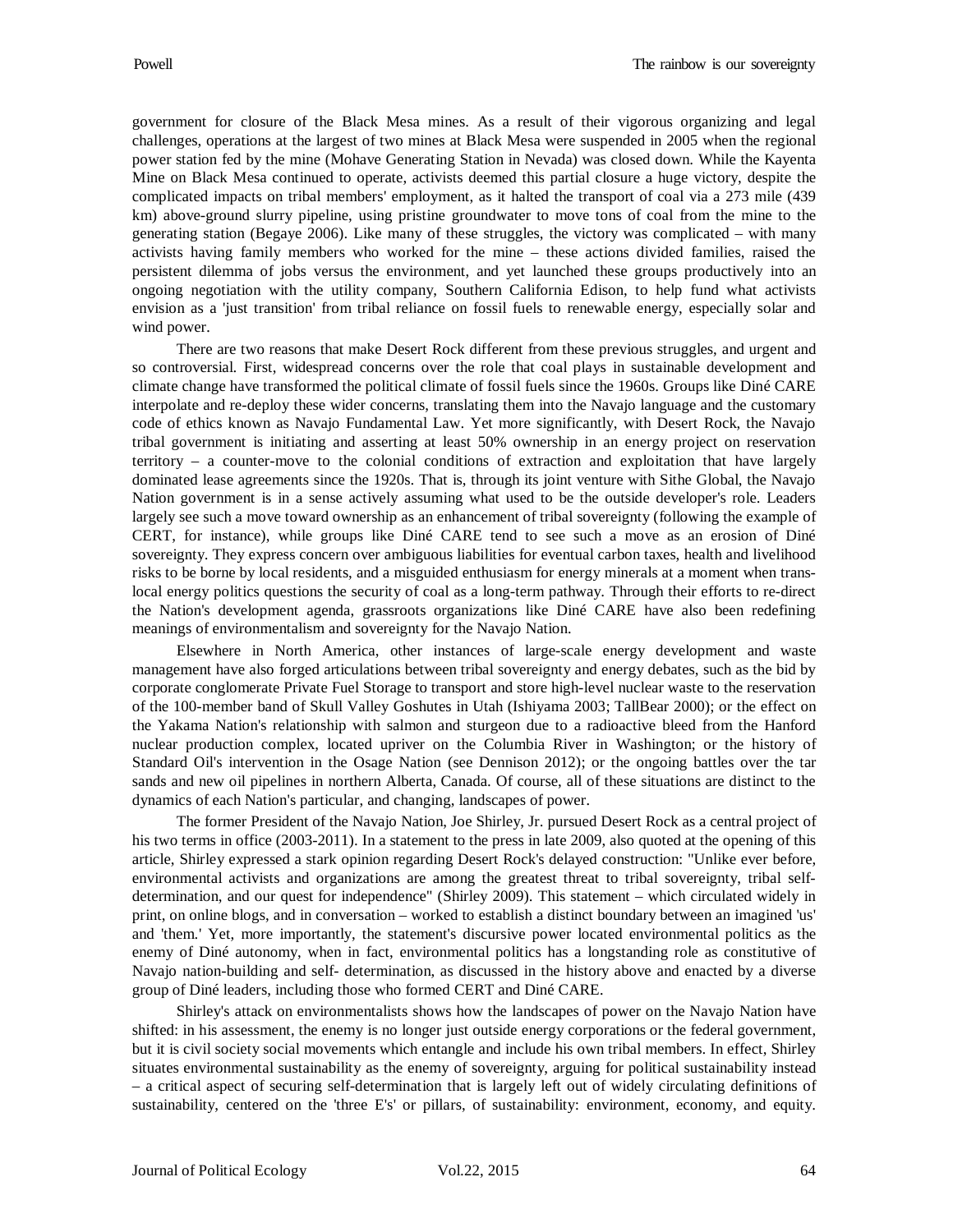Shirley's challenge to environmentalists becomes more complicated in practice, however, when we learn that those posing the so-called 'greatest threat' are not so easily identified. Tribal members as well as non-Navajo activists constitute local and regional environmental organizations opposing Desert Rock. Similarly, Diné movements for tribal sovereignty – with their historical diversity – are supported by many of these same socalled environmentalists. Furthermore, many of these contemporary 'environmental activists' Shirley vilifies reject being labeled as environmentalists, and also the conventional eco-politics that such identification implies. Yet for contemporary leaders like Shirley, any rubric for sustainability is driven by the desire to ensure political autonomy into the future. In this sense, political ecological debates over sustainability in Native Nations are always, at the same time, debates over tribal sovereignty. Despite where one falls on the question of whether sound tribal economic development can occur through extractive industries, I would argue (with Shirley and with his opponents) for an urgent, epistemological and political corrective to official discourse in sustainability studies in the U.S. based on the 'three E' approach. That is, we must insist that environment, economy, and equity are incomplete without a consideration of sovereignty for Native Nations. And yet, sovereignty is not self-evident or stable, with multiple meanings given to autonomy and selfdetermination for tribal members.

## **5. Rethinking sovereignty through ethical practice**

Environmental activists are well aware of the Navajo Nation's compromised position vis-à-vis federal authority in this contemporary moment of settler colonialism. In the Desert Rock proposal and other largescale energy and environmental projects, the Navajo Nation government has little control over federal environmental regulations and the various permits required by law for any large-scale development project to go forward on tribal land. This inescapable interdependence is part of the fabric of settler colonialism or, what Mark Rifkin calls an "enforced structural relation" (Rifkin 2009). On the Navajo Nation, this structural relation has been made visible historically in contested arenas of energy development. Environmentalists, or those whose actions are interpreted as such, emphasize the Nation's "quasi-sovereign status"<sup>[11](#page-12-0)</sup> through their work to make visible the complicated, bureaucratic procedures of approval managed by the United States Bureau of Indian Affairs. To be specific: Late 19th century treaties between Indian Nations and the U.S. government established that permanent homelands for Native peoples would be held "in trust" by the U.S., securing "federal primacy" over all Indian lands.

The federal government has attempted to control the environmental standards of Native lands over time, attempting to constrict tribal sovereignty in numerous ways, but in particular in regard to independent management of natural resources (Voggesser 2010). Native Nations cannot independently establish rules in environmental regulation and protection, even when they may have their own tribal environmental offices, like the Navajo Nation's Environmental Protection Agency (EPA). For instance, Native Nations can use their tribal EPA's to mandate higher, just not lower, environmental standards. Yet in this framework of 'federal primacy', Native Nations are purportedly 'treated as states' (TAS) by the U.S. through its agencies, granting tribes equal status as states in being subject to federal permitting processes and procedures. Environmental law scholars note this is largely understood as 'enhancing sovereignty' of Native Nations by limiting the role that surrounding states can play in tribal decision- making (Rosser 2010). Therefore, because Desert Rock is proposed for land held in trust by the U.S. – established during 19th century treaties – the federal government has an oversight role as part of its trust responsibility. Thus, the National Environmental Protection Act (NEPA) requires the project developers to obtain: a federal Clean Air Permit, a final Environmental Impact Statement, a Biological Opinion, and a Right of Way permit to develop the site. Most of these permits are entangled in litigation brought forward by activists or in the science of environmental health that does not bode well for Desert Rock. For instance, the Draft Biological Opinion found that the San Juan River, home to the already endangered Colorado Pikeminnow and Razorback Sucker, is already polluted beyond acceptable thresholds with mercury and selenium from the landscape's existing coal power complex.

On the Navajo Nation, sovereignty has been deployed vis-à-vis energy technology in the legal arena for some time, especially concerning the interests of corporations in extracting natural resources from Navajo

<span id="page-12-0"></span><sup>&</sup>lt;sup>11</sup> This is a phrase often used by critics and supporters of the tribal government. Earl Tulley, personal communication, June 29, 2008. \_\_\_\_\_\_\_\_\_\_\_\_\_\_\_\_\_\_\_\_\_\_\_\_\_\_\_\_\_\_\_\_\_\_\_\_\_\_\_\_\_\_\_\_\_\_\_\_\_\_\_\_\_\_\_\_\_\_\_\_\_\_\_\_\_\_\_\_\_\_\_\_\_\_\_\_\_\_\_\_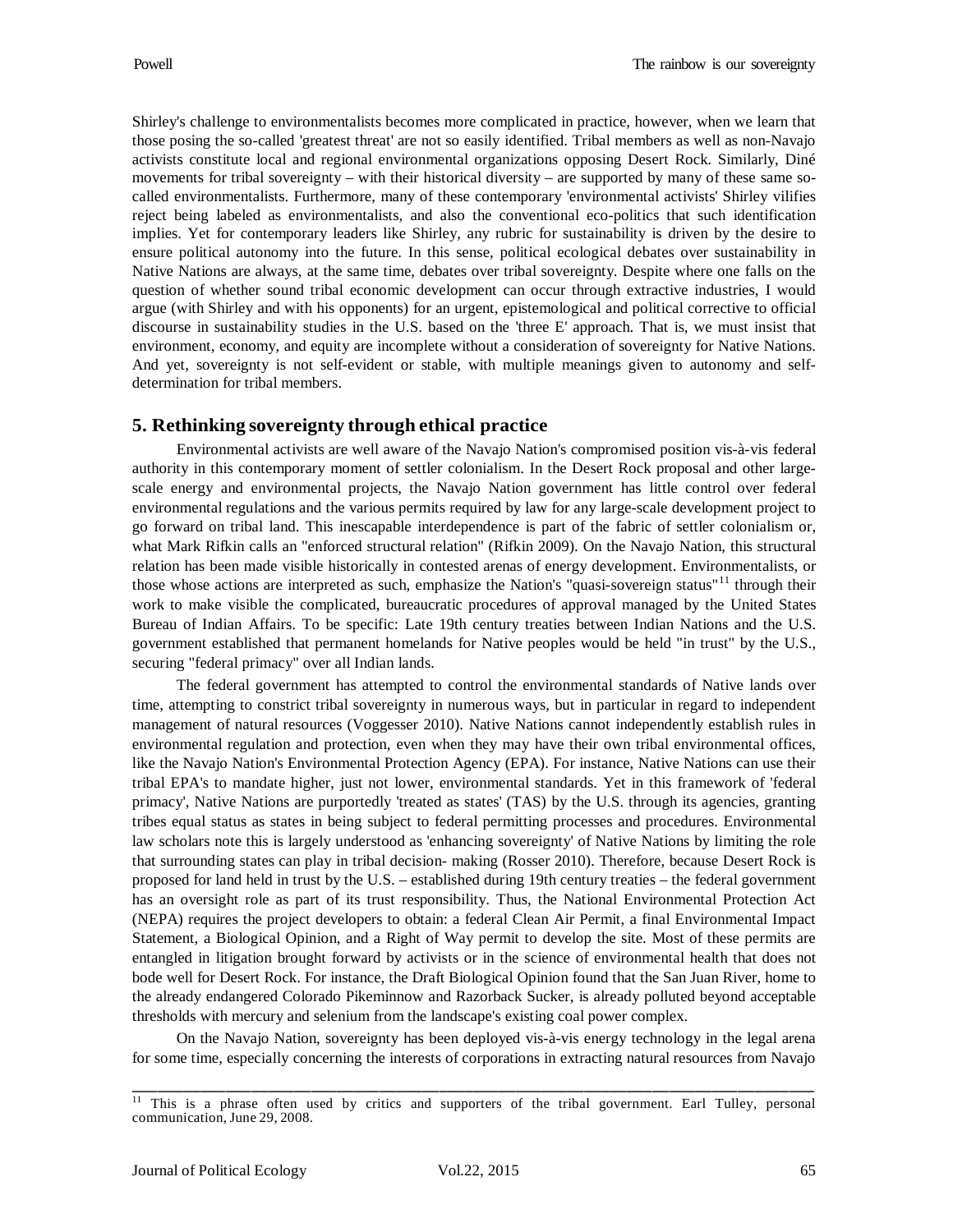lands. In 1985, *Kerr-McGee v. Navajo Nation* bolstered tribal sovereignty by confirming the Nation's authority to tax business activities on the reservation.<sup>[12](#page-13-0)</sup> The Kerr-McGee Corporation is a billion dollar energy corporation that led the way in uranium mining, oil, and gas exploration on Navajo territory (and in the greater Southwest) from the 1920s onward. Challenging the Nation's right to tax their mining activities, Kerr-McGee inadvertently opened the way for the recognition of tribal sovereignty by way of taxation. The Kerr-McGee case, along with similar legal challenges involving neighboring Native Nations, held that the "power to tax is an essential attribute of Indian sovereignty because it is a necessary instrument of self-government and territorial management."<sup>[13](#page-13-1)</sup> Such legal precedent made it possible for Native Nations to exercise greater agency in negotiating leases with outside corporations for mineral extraction, suturing sovereignty to land use. Yet, Native Nations' own development projects – like Desert Rock – remain subject to federal regulations, requiring ongoing, difficult negotiation to determine how these regulations are enacted in practice.

As mundane as this discussion may appear, such tax law sets legal precedent for future deployments of tribal sovereignty, shaping how the Navajo Nation exercises its sovereignty in cultivating new business partnerships such as the Desert Rock Energy Project, marking an historic move away from the leasing contracts that dominated corporate relations with the Nation until very recently. With Desert Rock, the Navajo Nation is poised to set a precedent for other Native Nations in terms of their freedom to implement development projects.<sup>[14](#page-13-2)</sup> The zenith of this tension is the Indian Tribal Energy Development and Self-Determination Act of 2005, which claims to put greater decision-making power in the hands of Native Nations in terms of land management and energy resources, but still remains fully entrenched within federal institutions and environmental requirements (Rosser 2010: 504).

On the Navajo Nation, activists and tribal leaders often agree on the value of advancing tribal sovereignty, viewing the federal government as an historical adversary and ally in this pursuit. Yet activists and tribal leaders often hold differing visions of the specific technologies that will ensure the politicalcultural self-determination inherent in their existence as indigenous nations. It is not inevitable that the two sides are often opposed: rather, oppositions have developed historically and are specific to Navajo environmental politics as it bears on debates over tribal sovereignty and landscape transformations. As discussed above, the groundswell of activism in the 1960s was in large part fueled by debates over energy projects, and that activism was manifest in grassroots and tribal leadership networks. The bind of the state being both adversary and ally faces indigenous environmental movements – at the same time it faces tribal leaders – who, because of colonial logics and legacies, must work both within and against the constraints of the state. Indeed, this is a "double bind," as Jessica Cattelino has argued, as Native Nations "require economic resources to exercise sovereignty, and their revenues often derive from their governmental rights; however, once they exercise economic power, the legitimacy of indigenous sovereignty and citizenship is challenged within settler society" (Cattelino 2010). However, with the economic development proposal that is Desert Rock, not only does settler society challenge the legitimacy of Navajo sovereignty, but Diné people themselves are raising poignant challenges. In various public forums, Diné tribal members are rethinking Navajo sovereignty through everyday engagements with the landscape as well as through the interpretive, intellectual work of translating Diné ethical and cosmological codes into contemporary energy and environmental policies.

## **6. Political-ecological deployments ofsovereignty**

While advocates of Desert Rock work to position the power plant as a sound technology of tribal sovereignty through its economic power to generate revenue and its political power to override the state of New Mexico's disapproval of the project, those critical of Desert Rock work to position Desert Rock as the

<span id="page-13-0"></span><sup>&</sup>lt;sup>12</sup> Handout, Mary N. Etsitty, Executive Director, Navajo Nation Tax Commissioner, Panel at the 2007 Navajo Sustainability Conference, Diné College, Tsaile, Arizona, August 22, 2007. \_\_\_\_\_\_\_\_\_\_\_\_\_\_\_\_\_\_\_\_\_\_\_\_\_\_\_\_\_\_\_\_\_\_\_\_\_\_\_\_\_\_\_\_\_\_\_\_\_\_\_\_\_\_\_\_\_\_\_\_\_\_\_\_\_\_\_\_\_\_\_\_\_\_\_\_\_\_\_\_

<span id="page-13-1"></span><sup>13</sup> See *Merrion v. Jicarilla Apache Tribe*, 455 U.S. 130, 102 S.Ct. 894, 71 L.Ed.2d 21 (1982).

<span id="page-13-2"></span> $14$  There is a sense among many of the Navajo officials I interviewed that, because of the Navajo Nation's demographic and geographic size and political power in Washington, D.C., other Native Nations will "look to the Navajo Nation" for models on their own development projects and tribal-federal relations.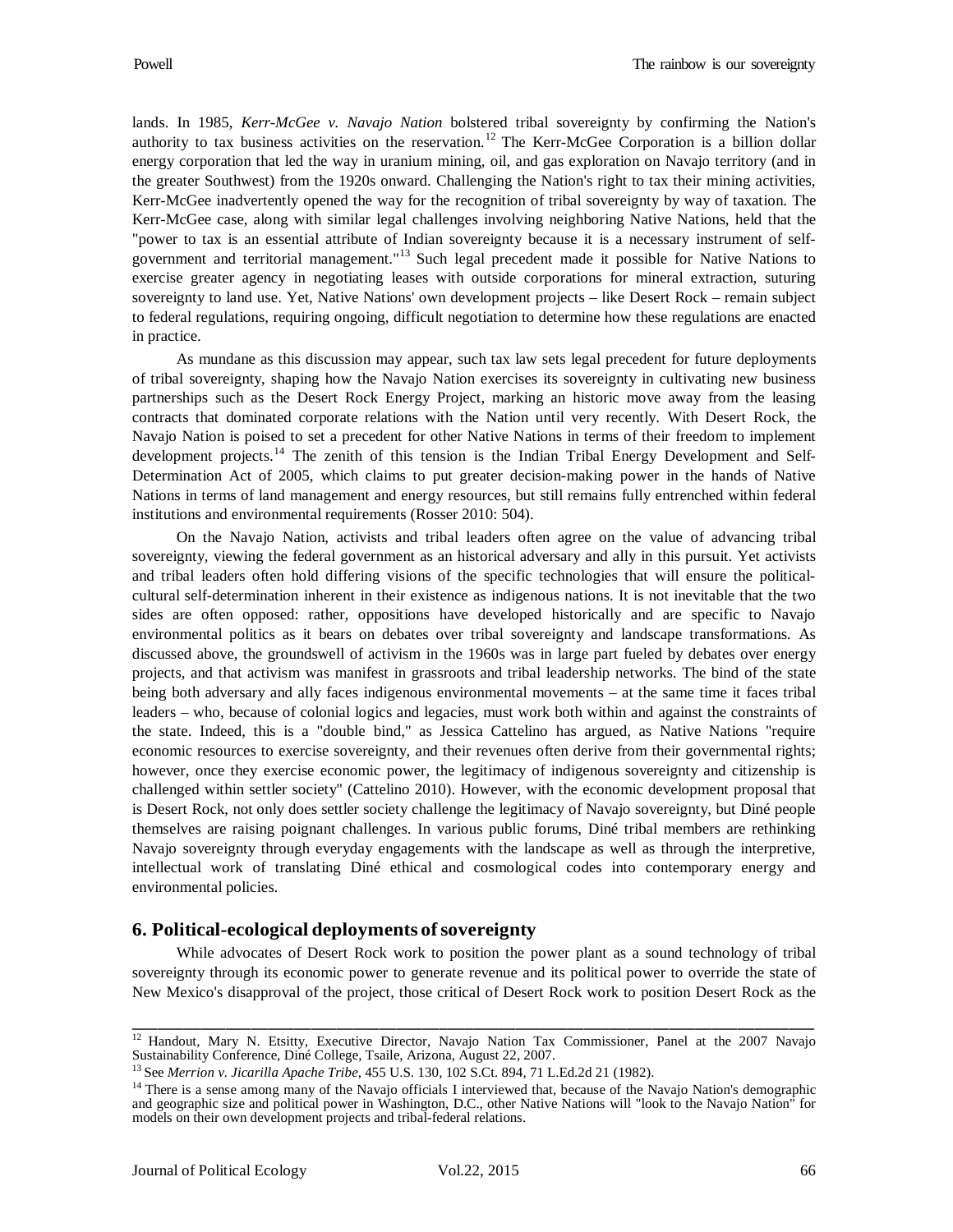antithesis of sovereignty – in fact, as the harbinger of a most certain dystopia. Through various modes of social and visual practice, activists position sovereignty as their value, too, complicating status quo characterizations (by Shirley, the media, and others) of two opposing 'sides' in the issue: pro-sovereignty tribal leaders facing off against sovereignty-eroding, non-Native activists. In fact, with the many instances and artifacts voicing the Desert Rock controversy (public hearings, tribal and regional newspapers, protest marches, online blogs, and meetings between tribal officials and environmental groups), the two 'sides' were all Navajo, and frequently one another's clan relatives. Thus, these were not polemical positions as much as they were networks of relations (understood through *k'e* in Diné philosophy), always bound by cultural practices of recognition and respect, as well as deep connections to Navajo landscapes inscribed in oral histories and in the Diné language. At the ten public hearings on the Draft Environmental Impact Statement for Desert Rock in the summer of 2007, one of the core themes to emerge in speakers' statements was the embattled nature of Navajo kinship or relationality (*k'e*). Whether *k'e* signified primarily clan relations or, more broadly, relations will all beings within and including the four sacred mountains was up for debate. That is, how to operationalize *k'e* in energy and environmental policy remained unclear. In the struggle surrounding Desert Rock, most Navajo environmental activists cultivated an ongoing dialogue with tribal leaders, making strong critiques of tribal policy proposals, but at the same time, they were also deeply invested in Navajo tribal sovereignty. In fact, in many instances, activists are also simultaneously located within the arenas of tribal governance. For instance, it is not uncommon for a leading activist or community organizer to become a Chapter President, or even to run for Vice-President of the Navajo Nation, as Earl Tulley of Diné CARE did in 2010.

Many critics of Desert Rock illustrated their visions of the collapse of sovereignty through images of a landscape ruined by more intensive energy development. Interestingly, these projections of a dystopic future also draw upon a repertoire of collective knowledge of the poisoned past (and in some cases, poisoned present), given the extent of radioactive contamination in certain areas of the Navajo landscape. In an exhibition entitled *Connections: Earth + Artist = A Tribute Art Show to Resistance to Desert Rock*, first shown at the Center for Southwest Studies at Fort Lewis College in Durango, CO and later at the Navajo Studies Conference in Shiprock, NM, most of the participating artists projected the future of the Navajo landscape transformed by energy technologies. The following three paintings, all by Diné artists who reside on the Navajo reservation, express the profound despair that Desert Rock provoked among many Diné people (Figures 2, 3 and 4).

These three expressive works evoke infrastructural futures that also conjure memories of the past, recalling in varying degrees, the historical legacies of resource extraction that have transformed the political ecology of the Navajo Nation. Ed Singer's painting refers to the Nation's history of uranium extraction, addressing 'downwinders' (Southwesterners living downwind from the Nevada Test Site and other centers of nuclear weapons production and detonation). Singer, like other tribal members opposing Desert Rock, sees projects like Desert Rock as a continuation of this longer legacy of exploitation of Navajo natural resources for settler colonial gain (personal interview, 2008). Apart from his artistic work (shown in galleries in the U.S. and abroad), Singer addresses energy development, environmental, and tribal sovereignty concerns through his elected position as President of the Cameron Chapter of the Navajo Nation, where he has been helping construct a community-based, commercial scale wind power farm as a mode of local economic development. James Joe's haunting piece, *Bleeding Sky*, depicts his imaginary of the human and non-human impacts of future coal power production, with life replaced by vacant stares, barren landscapes, and medical prosthesis. A full-time rancher, Joe created this piece in response to the call for submissions sent out by the *Connections* curators, winning 'best in show' of the exhibition. Gloria Emerson's piece inverts the project's name from Desert Rock to 'Rock Desert', invoking a stark wasteland inhabited by disfigured bodies, void of other signs of life. For tribal members like Emerson, who reside very close to the proposed Desert Rock site, this kind of activist work is highly personal, yet it also openly challenges prevailing tribal energy policy in which coal power continues to reign supreme.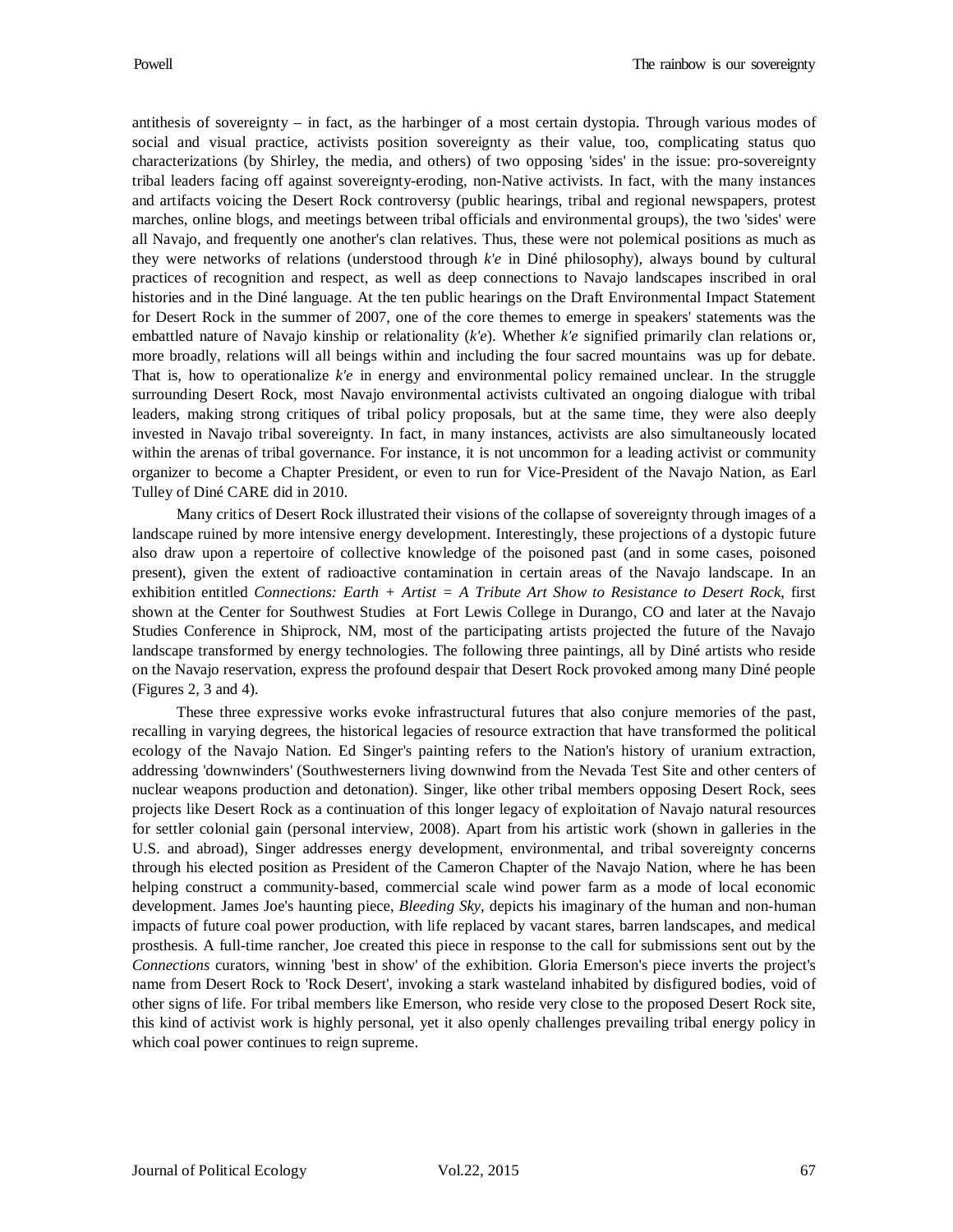

Figure 2: *Dear Downwinders* by Ed Singer (Diné). With permission.

Much like these artists who offer arresting, devastating images of future energy landscapes, other activists deploy a similar sense of suffering and powerful dystopia wrought by Desert Rock. They argue (on paper, in public speech, radio and television) that the proposed project is enmeshed in too many financial liabilities, legal compromises, regulatory uncertainties, environmental justice risks, and ethical transgressions. For example, many policy-oriented activists point to the near-certainty of costly carbon taxes that may be levied on polluters in the U.S. in the future, noting it remains unclear if the Navajo Nation or Sithe Global would be responsible for these extra taxes in the current joint venture arrangement. Other critics of Desert Rock point to the already diminishing livelihoods of rural ranchers, farmers, and sheepherders - particularly among elders who maintain these customary practices – whose lands and animals are already impacted by airborne and waterborne contamination flowing from the existing Navajo Coal Mine, Four Corners Power Plant, and San Juan Generating Station. Still others express concern about the lack of fundamental "balance" in an economic development agenda centered around coal extraction, noting broken promises and false hopes of the past, when uranium and oil development were touted as pathways to a prosperous future.



Figure 3: *Bleeding Sky* by James Joe (Diné). With permission.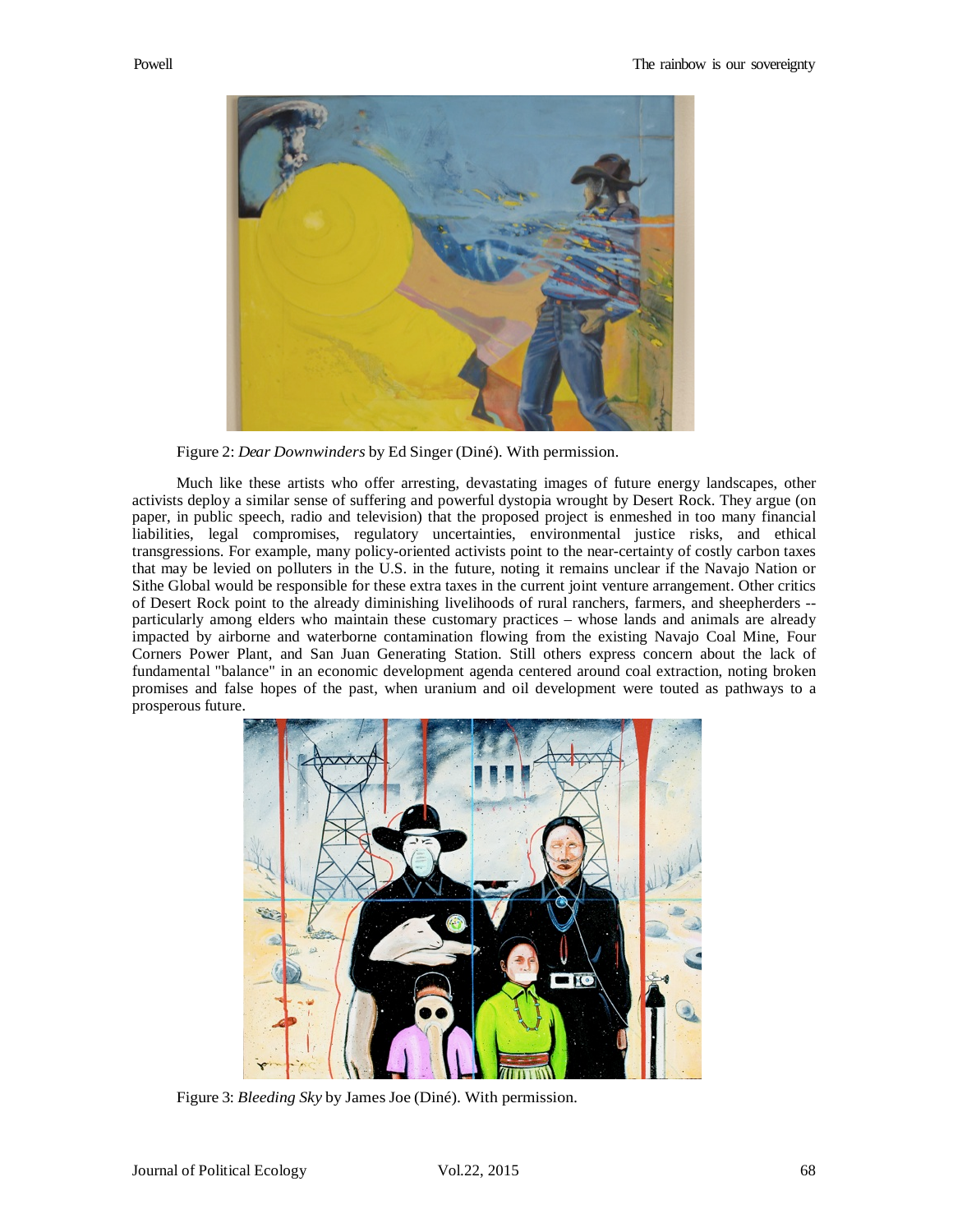Central to activists' counter-imaginary of the Navajo energy landscape is the argument that tribal sovereignty would be best achieved through alternative power production technologies, especially commercial and community-scale wind and solar power. Navajo lands are optimally located for solar and wind development and, as early as the 1980s, some chapters of the Nation have collaborated with tribal- and non-tribal energy companies to install primarily residential scale solar photovoltaics and hybrid solar-wind systems on remote homesteads. This infrastructure has cut both ways: expanding communities' autonomy and capabilities in cases where extending existing electrical distribution lines is too costly or technically difficult, but on the other hand, frequently becoming a burden of technological expertise in areas where maintenance responsibilities become ambiguous (as occurred with the Klagetoh Chapter), resulting in castaway hardware and skepticism about alternative energy in general.



Figure 4: *Rock Desert*, by Gloria Emerson (Diné). With permission.

Renewable energy advocates working for the Nation (for instance, with the Navajo Tribal Utility Authority) and those working at the grassroots level through non-governmental organizations and as selffashioned energy entrepreneurs are well aware of this complicated technological history, and many are pursuing new solar and wind projects to increase community-based ownership over energy systems and tribal sovereignty, more broadly. For instance, in 2008, Diné CARE released a collaboratively researched report, titled *Economic and energy alternatives to desert rock*, detailing how a mix of solar and wind power technologies could replace the generating capacity of Desert Rock (Diné CARE 2008). Their report argued that this alternative mix of energy technologies would advance Navajo sovereignty in a safer, cleaner, and more secure manner while at the same time it would conform with Navajo Fundamental Law, a set of core ethical teachings founded in Diné cosmology. The Report integrated teachings from the creation stories in which the sun is the consort of the supreme Navajo deity, White Shell Woman, and the wind is the animus of life, its swirling path into our bodies made visible in the whorls on our fingertips. Much of the activists' organizing work, knowledge production, and political imaginary is built on the concept of a Navajo landscape powered by grid-tied wind farms and solar troughs, generating power for export as well as local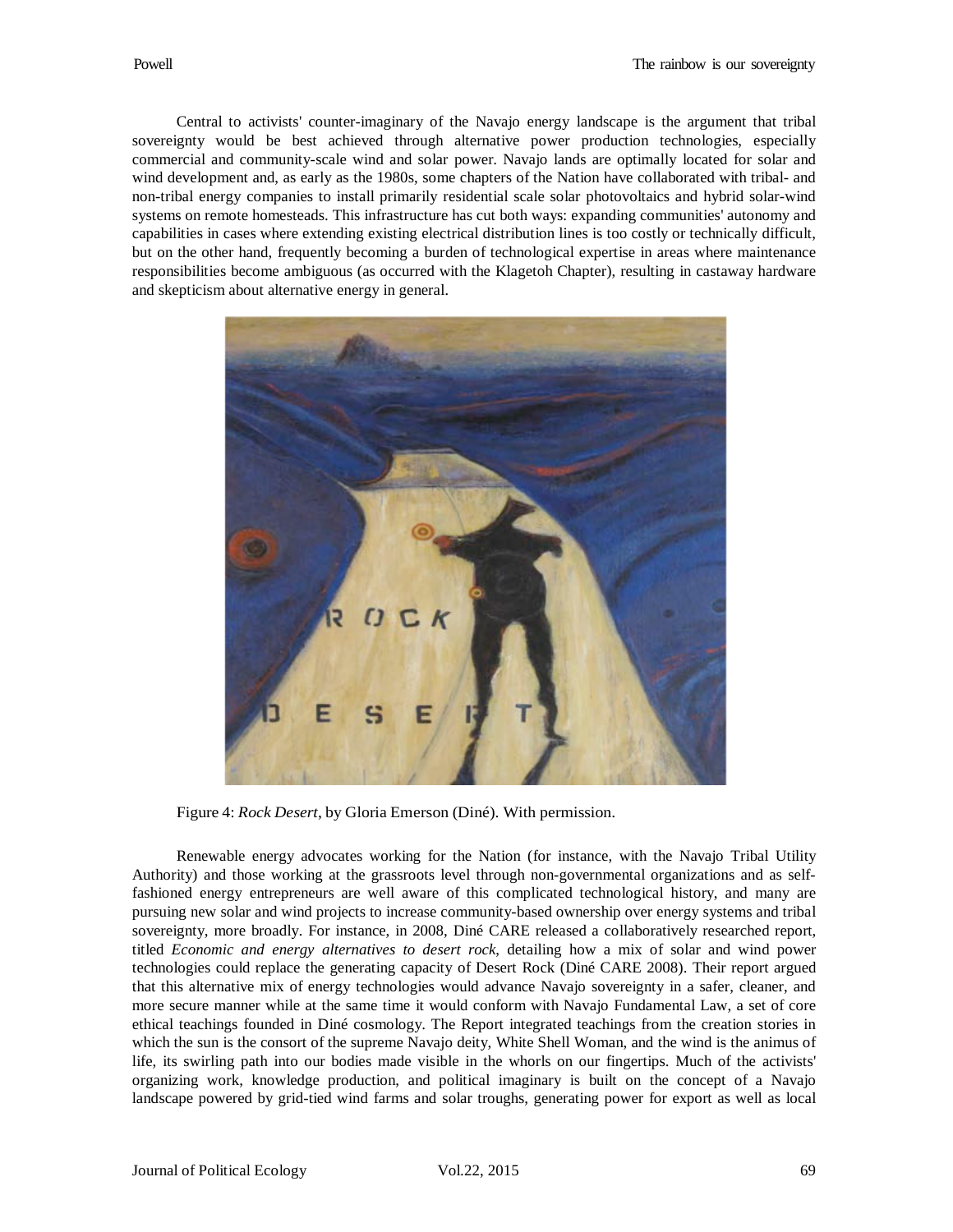consumption, surpassing New Mexico's own ambitious renewable energy standards.<sup>[15](#page-17-0)</sup> This is a vision of advancing Navajo sovereignty through the technological capability to generate tribal revenue through the Nation's vast renewable energy resources – and, at the same time, to provide locally harvested and distributed electrical power to nearby Diné families and communities living off the grid. This sense of sovereignty being bound up with environmental technologies and energy histories changes the way we consider the landscape. Landscapes are not a 'backdrop' or a canvas for human activity, but rather, are natural-cultural process of human and non-human interactions over time (Ingold 1993). Since the 1920s birth of the Navajo Nation as a political body (in the eyes of the settler state), Diné leaders have often worked to advance tribal sovereignty through particular landscape practices, namely: energy development projects. At the same time, activists and artists who imagine other possible terrains have challenged these official landscapes of power, advocating for landscapes of power defined by different kinds of environmental politics and ethics.

Diné peoples' reflections on the shifting meanings of Navajo sovereignty further reveal that strictly juridical interpretations of sovereignty fail to capture what is at stake for many tribal members engaged in energy debates. Instead, approaching this political ecology of coal – as Desert Rock makes visible – through a sense of territorial sovereignty as lived, embodied, and open-ended suggests that resistance to settler colonial logics operates in a political sphere beyond the courtroom: a sphere in which the salience of 'culture' and the 'sacred' are unsettled, contested terrains of struggle. For instance, during the Environmental Impact Statement public hearings on Desert Rock in June and July 2007, concurrent direct action events, Tribal Council Chambers proceedings, and in private interviews, tribal members' testimonials grounded sovereignty in a particular place and in specific practices, animated through a variety of infrastructural, land-based, ethical projects. Tribal members with varying positions on Desert Rock articulated tribal sovereignty with Navajo energy development, relating some of the complex analytics and emotions embedded in sovereignty. Harry Walters, anthropologist and former curator of the museum at Diné College in Tsaile, spoke of sovereignty in these terms:

Sovereignty means that you have a right to do whatever you want to without interference from outside. Desert Rock is a test of Indian culture. How, when [we] say, 'sacred things, sacred mountains, sacred earth, the air and so forth', like that, to see, what do they mean? Sacred only to them? If they desecrate it for themselves, it'll be alright, but if it's an outsider, then it's wrong? This is a test of that and then we do a thing like Desert Rock. What we complain about, we're doing it in the name of sovereignty.<sup>[16](#page-17-1)</sup>

Walters' perspective on 'outsiders' and their role in energy development and desecration of the land is also shaped by his upbringing in the reservation community of Cove, Utah, where his father worked in the local uranium mine in the 1950s and where tailings piles (exposed remnants of the mines) continue to lay open in the hills above the Cove elementary school, their 'yellowcake' glittering in the sun. Before his academic career, Walters himself labored in a uranium and vanadium processing facility in Shiprock, and remains amazed that he hasn't developed cancer or other serious health problems like many of his former coworkers. His take on sovereignty is rooted in this personal and collective history of energy extraction, and he views Desert Rock through this experience. As a 'test of Indian culture', Walters sees Desert Rock as a fundamental challenge to Diné people to articulate what matters: in his formulation, sacred elements versus economic gain.

<span id="page-17-0"></span><sup>&</sup>lt;sup>15</sup> New Mexico's Renewable Portfolio Standard (RPS) mandates 20% of energy be generated from renewable sources by the year 2020. This compares with Arizona's more conservative projections of 15% by 2025 and Colorado's more ambitious projections of 30% by 2020. The Navajo Nation, which cuts across these three states, has not set any such standards of its own. For the sake of national comparisons, the highest percentages have been set by the states of Hawaii, with 40% by 2030 and Maine, which has had an RPS of 30% since the year 2000 and projects 10% of additional renewable resources by 2017. These are followed by projections of 30% (like Colorado) in New York by 2015 and by 25% in West Virginia by 2025. These are among the 24 states plus the District of Columbia with RPS policies in place, to date. Of course these energy potentials are utterly dependent on the states' average wind speed, number of consistent solar hours, and other geographically specific particulars. Source: U.S. Department of Energy. geographically [\(http://apps1.eere.energy.gov/states/maps/renewable\\_portfolio\\_states.cfm\)](http://apps1.eere.energy.gov/states/maps/renewable_portfolio_states.cfm)

<span id="page-17-1"></span><sup>&</sup>lt;sup>16</sup> Walters, Harry. Personal interview, June 18, 2008.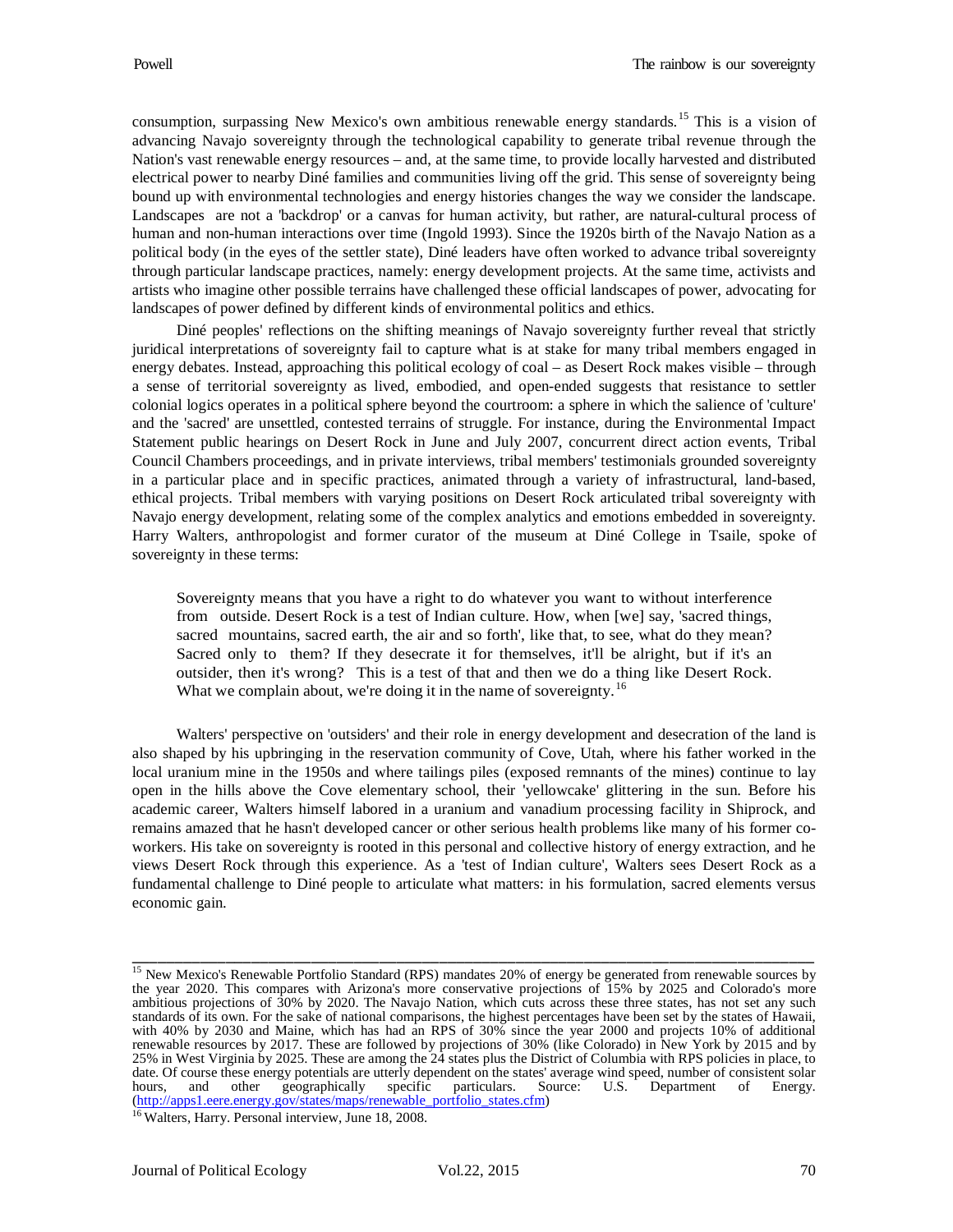One of the more vocal opponents of Desert Rock, but also positioned inside tribal government as both a long-term employee of the Navajo Housing Authority and a recent candidate for the office of Vice-President of the Navajo Nation, Earl Tulley expresses sovereignty's fundamental tension as codified versus un-codified law:

There are two different notions here. The sovereignty of a government is what is written in the text of Title 2 [Tribal Code], of how the government was recognized. The sovereignty of the people is an unwritten text. It is the natural law. That is the conflict.<sup>[17](#page-18-0)</sup>

This 'unwritten text' is precisely what Desert Rock brought into the public debate on Navajo energy futures. The question became how to build a landscape that reflects and perpetuates the values commonly agreed upon as meaningful, but contested as how to implement in practice. Tribal members on all sides of the debate over Desert Rock (and over energy issues, more broadly) upheld a collective commitment to Diné 'natural law' (also called Fundamental Law of the Diné) but there was vast internal differentiation as to how to translate this natural law into contemporary policy. Tulley sees a foundational dissonance: the 'sovereignty of a government' does not always map neatly onto the 'sovereignty of a people', and thus the conflict lies in what is written and codified versus that which ultimately cannot be written or regulated – despite it being a widely accepted and valued modality of 'law.' The dilemma appears unresolvable.

However, Diné CARE founder and elder Anna Frazier (of Dilkon, AZ) suggests a possible resolution to this dilemma that takes this abstract ambiguity of codified versus natural law and situates it in the land, reminding us of the stories and places constituting Diné ethics and landscapes. Her understanding of sovereignty is not bound by juridical or state relations, but rather, is a kind of relational sensibility that predates the state. As discussed earlier, the mountains to the north, south, east and west become the material definitions of sovereignty emplaced, situated, and historically particular to the experience of the Diné people before and long after their Long Walk home from Bosque Redondo in 1868:

So that's sovereignty to me, that's what it is: that bubble that we live in, the four sacred mountains. Within those sacred mountains is where the law is, the law that was given to us, the Fundamental Laws. So we live by that within these mountains. To me, that's sovereignty.<sup>[18](#page-18-1)</sup>

This formulation of sovereignty is territorial, embodied, and emplaced. There is an acknowledgement (following Dennison's warning, addressed in the Introduction) that at stake are *both territories and bodies*. Sovereignty is, in this sense, a way of living and being in a very specific landscape. For Frazier (and many others that expressed a similar stance), sovereignty is not only worked out in tribal and federal courts of law, but is worked out in everyday life in Diné Bikeyah (Navajo homeland), always mindful of the complex, shifting and fervently debated 'natural laws' constituting ethical life. The sense of separation Frazier expresses as 'that bubble that we live in' further suggests a spatial, historical, and cultural-political difference that becomes visible when both written and unwritten Navajo sovereignty is challenged through contemporary environmental politics. Walters, Tulley and Frazier each articulate an alternative source of legitimacy within the concept of sovereignty: a source linked with a particular environmental cosmology and being put to test through the Desert Rock struggle. In other words, each person situated sovereignty as possessing a deep source of authority, exceeding status quo, juridical understandings of sovereignty most often under negotiation in court challenges to federal primacy.

As a final example: in April 2014, the Diné Food Sovereignty Initiative, a project of the Diné Policy Institute, released a report based on several years of research into Navajo food systems, finding that the current configuration of food access, land use, knowledge, distribution, and consumption is a major contributor to poor health among Diné people living on the reservation (Eldridge *et al*. 2014). The

<span id="page-18-0"></span><sup>&</sup>lt;sup>17</sup> Tulley, Earl. Personal interview, February 26, 2008.

<span id="page-18-1"></span><sup>18</sup> Frazier, Anna. Personal interview, June 13, 2008.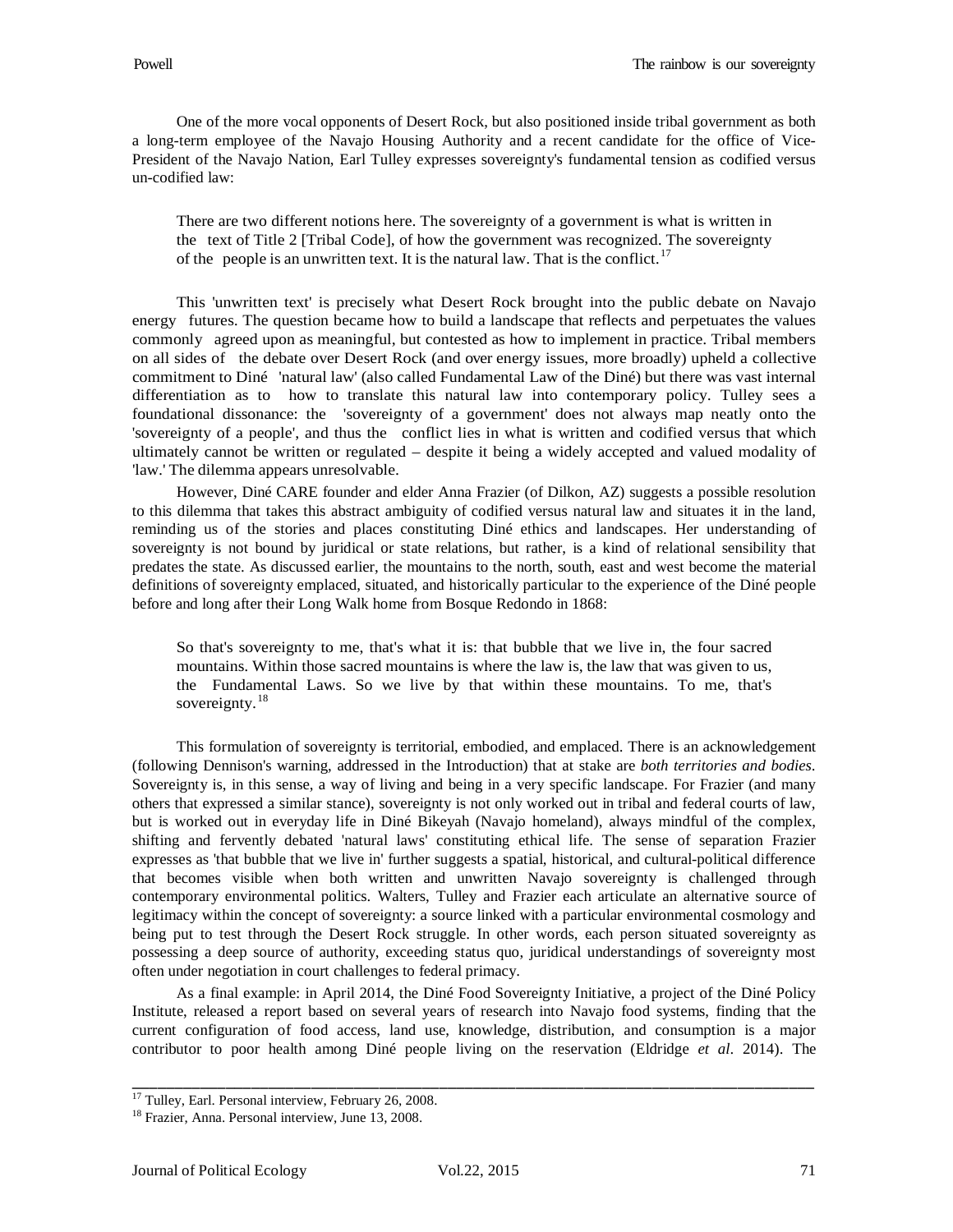collaborative authors of this report understand sovereignty through epistemology and practice, much as Frazier, Tulley, Walters and others do. They argue:

…these recommendations assert Diné Sovereignty, of not only the Navajo Nation government *but of the people*, Diné lifeways, and knowledge so that the Navajo Nation can move to rebuild a self-sufficient food system *where federal and state jurisdiction are detrimental to this process*, and to reestablish a food system that meets the needs of the Diné people in ways appropriate to them (Eldridge *et al.* 2014: 62, emphasis mine).

The authors critique the current capitalist model, concentrating healthier food choices at markets in off-reservation border towns, causing a continual bleed of cash rather than local reinvestment<sup>19</sup>; stifling Diné growers who lack the capacity to produce and distribute greater quantities of food; and obscuring the vitality and possibility of the informal, microenterprise and home-based food economy found in mobile food vendors, a practice "already actively creating a Navajo Nation food economy outside limitations of a formal economy" (Eldridge *et al.* 2014: 60; see also Gibson-Graham 2006). This work to "restore the local food infrastructure" on the Navajo reservation through farmers markets, mobile grocery stores, community supported agriculture, and enhancing existing food access points is a mode of critical practice situated within a broader, global movement for food sovereignty in indigenous communities (Cadieux and Slocum 2015). What makes this most significant to the present discussion is the interpretation of sovereignty as a kind of lived, territorial sovereignty: distinctly practice-based, material, and embodied. Asserting sovereignty through food – as through energy development – emplaces debates about self-sufficiency and political independence quite literally in a particular environment; but in the context of settler colonialism in which this movement operates, this is not conventional, global environmental politics but rather, a politics of being that cannot be parsed from the land in which it is located.

#### **7. From identity to ontology: sovereignty is about** *who we are*

The interpretive turn in these diverse conceptions of sovereignty vis-à-vis energy and food development lies in these and other activists' refusals to solidly identify with environmentalism.<sup>[20](#page-19-1)</sup> Despite their work on solar energy development, food system restoration, climate change, or water rights, global environmentalism is not the primary position from which these activists critique unbridled coal development or settler colonialism more broadly. Their refusal of environmentalism suggests a different mode of politics and sensibility about sovereignty that is grounded in a specific territory and its complex history, but not in ways conventionally associated with the 'protection of nature' in dominant strains of environmentalism.

Speaking in the Manhattan boardroom of Sithe Global Power, the energy corporation behind Desert Rock, Anna Frazier insisted that Navajo Fundamental Law guided her opposition to the proposed power plant. During this unusual meeting between two of Sithe's top executives and several members of Diné CARE, Frazier and her colleagues from the Navajo Nation were continually met with the C.E.O.s proclamations of his own environmental commitments and his personal desire – as a self-proclaimed environmentalist – to build energy infrastructure in order to transform global poverty. He supported his personal testimony with claims about Sithe's global energy operations and the company's cutting edge corporate social responsibility portfolio. From coal-fired power plants in the U.S. and Canada to hydropower in the Phillipines and biofuels in Liberia, Sithe is setting new industry standards with its approach, the C.E.O. assured Frazier and the others. "I'm one of those environmentalists that still believes in hydroelectric", he said, describing the award Sithe received for its 'relocation strategy' of the 5,000 Filipino villagers removed from their homes to make way for the hydropower dam. For the Diné activists at the table, the Sithe executive embodied the precise politics of nature that more than two decades of environmental justice movements and theory have challenged. His performance of what he offered as a universal environmental

<sup>&</sup>lt;sup>19</sup> The authors find that nearly 70% of Navajo money is spent in off-reservation communities (Eldridge *et al.* 2014: 58). \_\_\_\_\_\_\_\_\_\_\_\_\_\_\_\_\_\_\_\_\_\_\_\_\_\_\_\_\_\_\_\_\_\_\_\_\_\_\_\_\_\_\_\_\_\_\_\_\_\_\_\_\_\_\_\_\_\_\_\_\_\_\_\_\_\_\_\_\_\_\_\_\_\_\_\_\_\_\_\_

<span id="page-19-1"></span><span id="page-19-0"></span> $^{20}$  This rejection of mainstream environmentalism and the identities associated with it is consistent with broader networks of environmental justice and is discussed at length elsewhere. See Allen *et al.* 2007; Di Chiro 1996; Rocheleau *et al.* 1996; and Sherry 2002.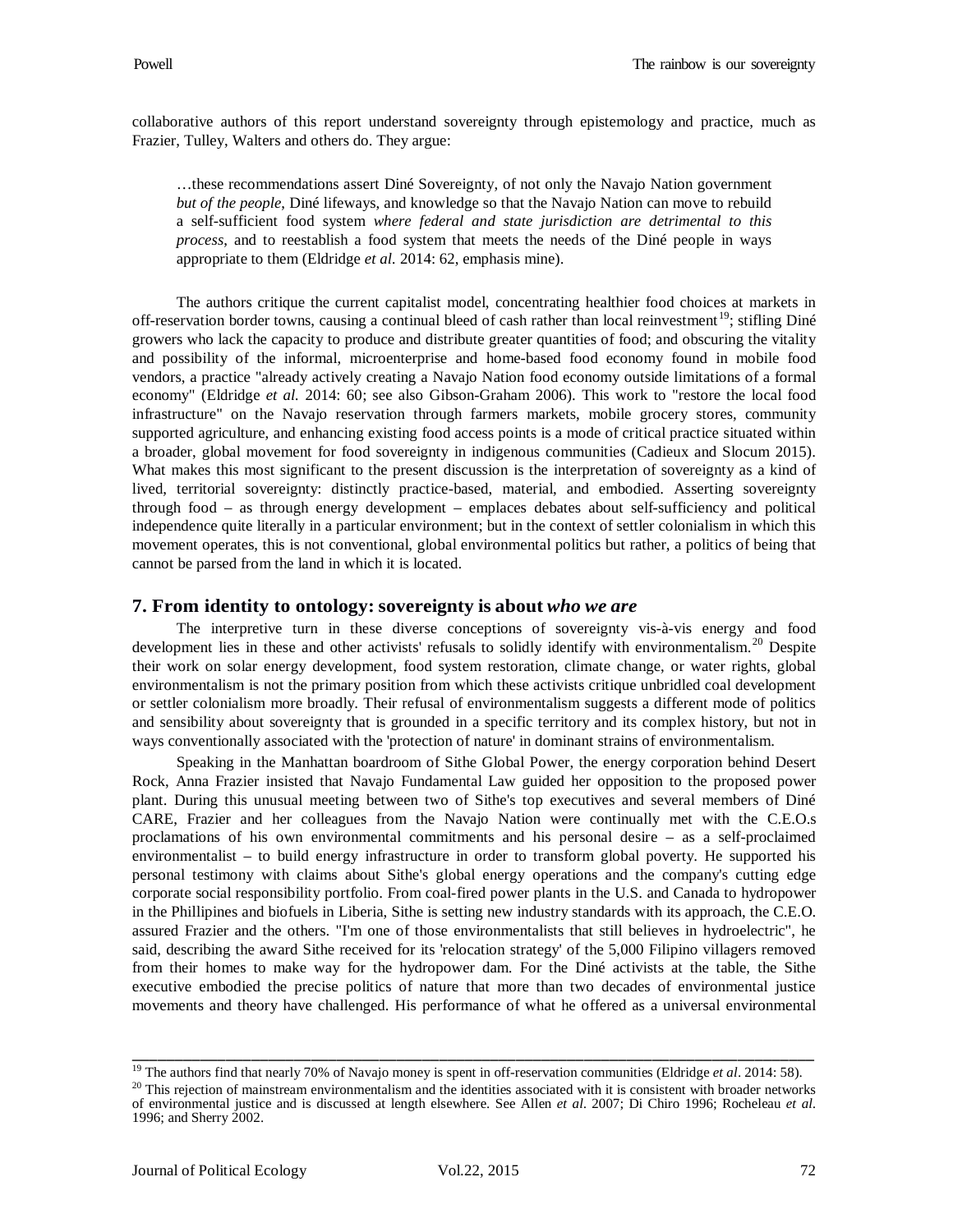identity worked, in effect, only to undermine the credibility he so ardently sought to establish with his visitors.

The encounter between members of Diné CARE and Sithe Global executives happened within days of vivid sidewalk protests outside the Sithe headquarters, organized by the Black Mesa Water Coalition and Doodá Desert Rock, two other Diné organizations opposing future coal development on the Navajo Nation. This was all part of a week of rearticulating indigenous politics, as the *Seventh Permanent Forum on Indigenous Peoples* was underway at the United Nations. This transnational gathering brought Diné groups into global networks of coal power critics and renewable energy advocates, creating opportunities for Diné activists to dialogue with Maasai wind farm advocates, Quechua anti-mining activists, and Mongol herders: the commonalities and differences in their struggles over energy development energized the Diné CARE delegation, bolstering their resolve when they met face to face with Sithe executives.

The boardroom meeting produced a number of unexpected, awkward, and revealing moments, confirming the deep-seated ways in which indigeneity remains associated with the environment in the popular imagination. The C.E.O.'s discursive risk was to attempt, through detailed eulogies of global renewable energy projects, to bridge the obvious cultural and historical difference between his position and the Diné activists' positions vis-à-vis what he presumed to be the secure pathway of shared politics: environmentalism. He did not realize, of course, that he embodied the "space of the imaginary environmentalist" (Holland 2003) that Diné CARE has worked to disrupt since their earliest efforts in Dilkon, Arizona in 1989. The C.E.O.'s self-positioning suggests that he banked on environmentalism (as a politics) and being an environmentalist (as an identity) as a means of reducing the presumed distance between the indigenous and the non-indigenous.

Two months later, Frazier reflected upon her experience in New York in a manner that deepened my understanding of the fundamental discord and analytic productivity of this tense encounter. Sitting in her living room, she said:

You know, when you're way over here on the reservation, you read about all these corporations, oil companies, big corporations sitting there like in an ivory tower or whatever … they don't see what's happening down here to the people. These are people, human beings, their hearts are pumping, they live, they're alive, these people that are impacted by all this pollution … I was there and all those things I was thinking about. And I was angry. I wanted them to know the difference between our culture and theirs … They have more power, but they have the power because they have the money. And our people do not have the money. But we have that power, too, that we've always had … And the guy kept saying he was an environmentalist! I was so upset about that. He was looking at us like we're a bunch of environmentalists, too, just like all of these NGOs, these big environmental corporations, organizations, whatever. But to me, we are fighting for who we are. That's the way I see us. Our fight is different, I think. Who we are, what we want our children to be, to live in this area where we live, on our land here, to continue to live here and not to be thought of as people that don't have anything, people that know nothing.<sup>[21](#page-20-0)</sup>

As this recollection suggests, the boardroom encounter produced more than a debate over the technical, financial, scientific and policy pros and cons of building a new coal fired power plant on the Navajo Nation. Rather, it was a confrontation of difference, generating a refusal that contains within it the ember of an emergent, post–environmental politics. The encounter revealed that at stake – as throughout the wider energy debates surrounding Desert Rock – was the problem of, in Frazier's words, "who we are." Yet this is not a straightforward 'cultural' difference or even 'indigenous' difference in a categorical or essentialist sense. The problem, rather, is a difference between lived, ethical worlds, worlds that are populated by different experiences, concerns, beings, and legacies that render their encounter partially incommensurable. The incommensurability, and slippage, of environmentalism is a way of reading how these actors are working on very different political projects. As Escobar argues, political struggles are often an "articulation of difference" made within a wider "economy of power," irreducible, in this case, to the category of the

<span id="page-20-0"></span> $21$  Frazier, Anna. Personal interview, June 13, 2008.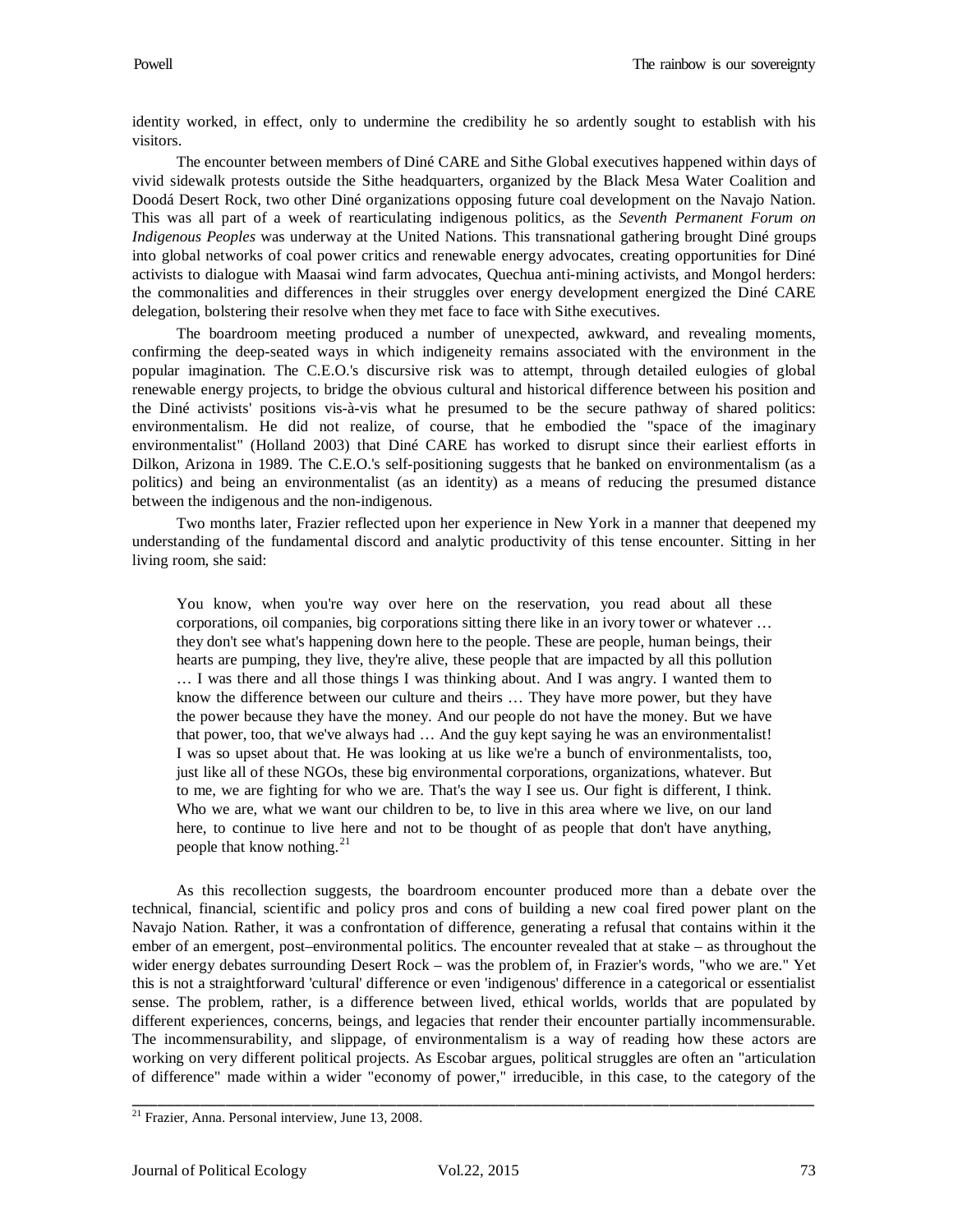indigenous as commonly understood. In other words, the "who we are" at stake is not an "ethnic identity," but more of an "ethical commitment" (Escobar 2008: 203).

The encounter with Sithe executives and the urgent discussions surrounding sovereignty and the landscape suggests that the stakes of Desert Rock exceed environmental protection, as the struggle was widely cast by the media. There is a different ethical commitment at work, marked by a difference that is irreducible to simply 'being Navajo', although being Navajo has something to do with this distinction. In her analysis and dialogic self–positioning against environmentalism, the fundamental matter of concern for Frazier is not 'nature' or 'the environment' as a thing in itself to be protected – as enduring, essentialist tropes of North American indigeneity tend to assume. Instead, her refusal suggests an ethical commitment to guarding and generating something that escapes conventional, globalized notions of the environment or environmentalism. Frazier, and many others, are invested in protecting and producing a particular place and ethical world, in which 'our way of life' is sustained. This is evident in her characterization of the energy executives as people who, located in their 'ivory tower', were unable to 'see' the world of 'the people' on the Navajo Nation.

The real thrust of Frazier's anger concerned the epistemic and ethical disjuncture that the C.E.O.'s deployment of environmentalism suggested. Her sense that he was "looking at us like we're a bunch of environmentalists" attempted to eclipse the ethical commitments that she, and others, felt were really at stake in the matter. Rather than being an environmentalist, she argued, "we are fighting for who we are." This suggests a commitment that involves asserting the future through enabling the collective identity of future generations, ensuring a lived identification with a specific and historical landscape, and not being identified through notions of material and epistemic deficiencies. Thus, the other side of her refusal of environmentalism is the affirmation of a way of being in a particular place that is itself a practice of a collective, ethical commitment ("our way of life") and sense of difference ("who we are").

For Frazier and many others who share her political project, sovereignty is emplaced. It is territorialized, as she tells us, "in the bubble that we live in, where the Law was given." Yet, sovereignty is also territorialized, I would argue, for the Navajo Nation leaders and other tribal members supporting Desert Rock. They, too, openly recognize the spatial and temporal significance of the four sacred mountains, the supremely defining formations of Navajo landscapes of power, shaping Navajo internal relations. However, their dominant conceptions of sovereignty and environmentalism operate within the framework of federal primacy, regulatory processes, and policy negotiations. This is a colonial regime of power in which the Navajo landscape is located, but not accorded its full cosmological significance.

\*\*\*

In conclusion, this shift toward an appreciation of lived, territorial sovereignty expands our notion of what politics is and might yet become, moving beyond strictly juridical formations and into a realm where environmentalism writ large is not the primary position of sociocultural critique on matters of "nature". It also opens an ethnographic space for political ecology to attend to **specific territorial practices as articulations of self-determination and autonomy and possible sites of challenge to settler colonial logics**. Ten years of tracing the cultural politics surrounding the project suggests to me that these are the emerging ethics being negotiated through Desert Rock, despite its immaterial status and consistently contested future. Even with its slow fall from grace, the proposed coal plant has advanced tribal sovereignty, by making more visible the strong role of Navajo elected and grassroots leaders as social actors in national and transnational energy and environmental debates. In our present moment, as the Navajo Nation "doubles down on coal" (Curley 2013), these questions and alternative perspectives on the collective energy future seem ever more acute and urgent. The Navajo Nation's 2013 controversial purchase of the Navajo Coal Mine (from Australian transnational BHP Billiton), the feeder mine for the existing Four Corners Power Plant and proposed mine for Desert Rock, immediately precipitated the formation of a Navajo Transitional Energy Corporation (NTEC), a tribal venture whose only infrastructural 'transition' appears to be more sophisticated coal processing technology, with minimal allowance for wind and solar power projects. Transition, in this instance, is a discursive move only: reliance on carbon resources remains business as usual.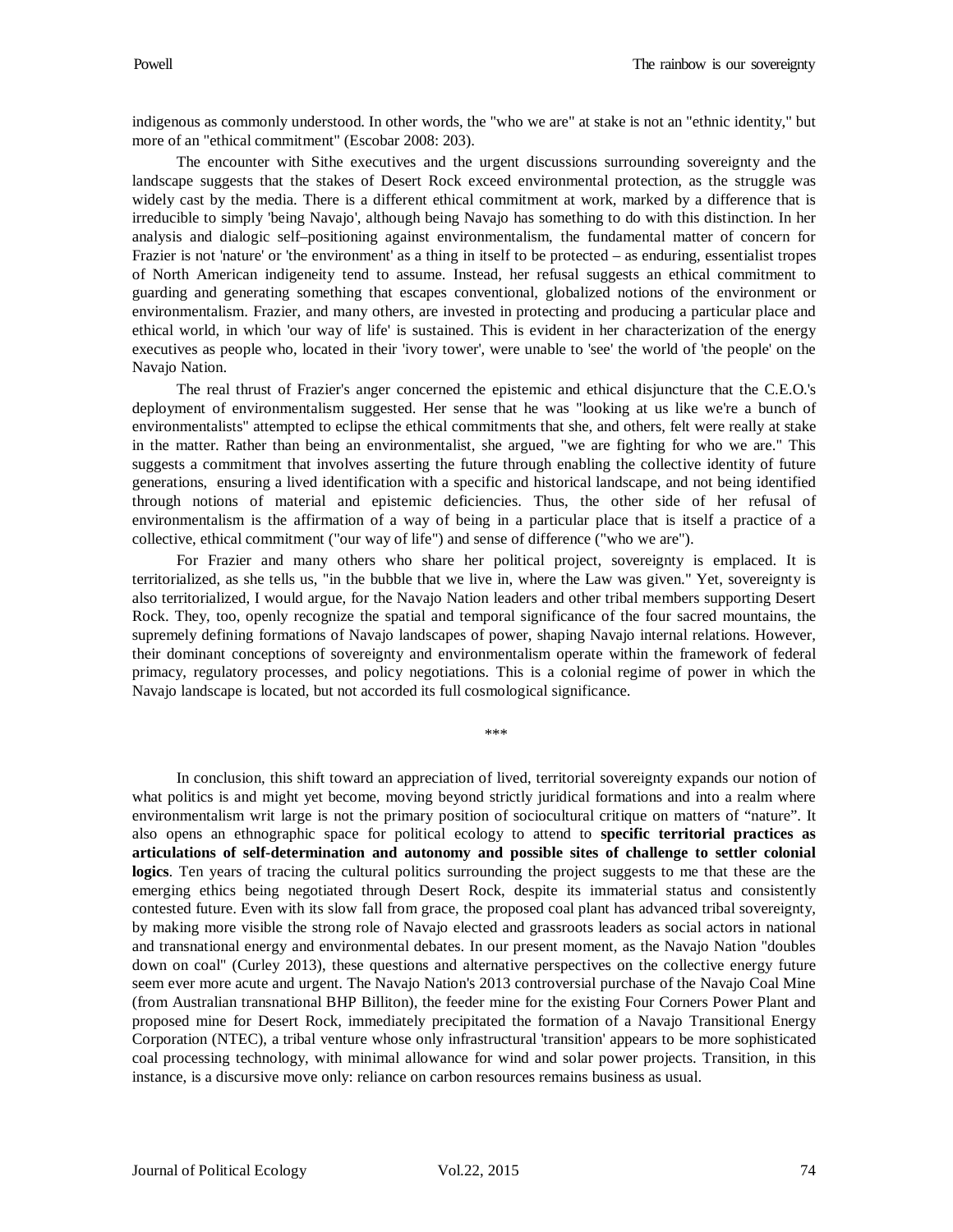The empty sign of environmentalism – much like the "space of the imaginary environmentalist," as Holland (2003) argues – challenged in theory and practice by Diné tribal members and organizations intimately engaged in energy policy debates, demands more creative frameworks for apprehending nature, while still exploring the salience of peoples' lived experiences in specific landscapes. Such (neo)realism takes seriously the lived experience of a material world as well as the shifting constructions, performances, and discourses that produce the territories we (analysts) tend to present as 'nature' and the practices we tend to apprehend as 'culture.' As Isabelle Stengers' political ecology commands us to take "the river as a cause for thinking" (Stengers 2005), I suggest – with my Diné colleagues -- that we might consider taking the rainbow as a cause for thinking (differently) about Diné sovereignty. Such rethinking requires an expansive reconceptualization of the site(s) of sovereignty practice, beyond the courtroom, we might say. It requires further ethnographic engagement with diverse articulations of sovereignty with ongoing cultural-territorial practices of Diné people: from basketball games to business site leases, from hauling potable water to harvesting *piñons*, from tour-guiding in Canyon de Chelly to reviving dry land farming techniques, and as the trajectory of this particular research suggests, from off-grid, domestic solar photovoltaic installations to increased energy mineral extraction in one of the most productive coal mines in Indian Country.

Energy politics and practices at all scales – tribally-owned operations and backyard boutique mines, tribal utility authority solar systems, and social entrepreneurial renewable projects – constitute energy's sociotechnical conduits (Wilhite 2005), necessary for approaching the lived, territorial sovereignty, which is assemblage of environmental concerns, livelihood, economies, and cultural politics. One of environmental anthropology's greatest contributions to the fields of political ecology and critical Native American/Indigenous Studies is the culturally particular, careful ethnographic attention to these complex articulations of sovereignty vis-à-vis energy politics, cultivating an awareness for the cosmologies of place and landscape that perhaps do not wear the banner of "environmentalism." Finally, given the urgent political project of tribal sovereignty within the settler colonial logics facing Native Nations, political ecologists might be of (better) service to these struggles, by reading for new practices, divergent meanings, absences, and contradictions within the standard repertoires of political action, thus underscoring alternative and emerging conceptions that might enable us to remain "engaged in the experimentation of the difference that what [we] know can make in the formulation of the issue and its envisaged solutions" (Stengers 2005: 998). As the planet increasingly – and unevenly – feels effects of climate change, and as the Navajo Nation approaches its centennial as a recognized political body constructed by empire's desire for oil, the possibility of designing infrastructural futures that do not perpetuate settler colonial logics of power is perhaps one of the most promising ways forward.

#### **References**

- Allen, K., V. Daro, and D. Holland. 2007. Becoming an environmental justice activist. In Sandler R. and P. Pezzullo (eds.) *Environmental justice and environmentalism: the social justice challenge to the environmental movement*. Cambridge, MA: MIT Press. Pp 105-134.
- Aronilth, W. 1992. *Foundation of Navajo culture*. Tsaile, AZ: Diné College.
- Auyero, J. and D. Swistun. 2009. *Flammable: environmental suffering in an Argentine shantytown*. New York: Oxford University Press.
- Basso, K. 1996. *Wisdom sits in places: landscape and language among the Western Apache.* Albuquerque: University of New Mexico Press.
- Begaye, E. 2006. [The Black Mesa controversy.](http://www.culturalsurvival.org/publications/cultural-survival-quarterly/united-states/black-mesa-controversy) *Cultural Survival Quarterly* 29(4): 29-31.
- Biersack, A. 2006. Introduction. In Biersack A. and J.B. Greenberg (eds.) *Reimagining political ecology*. Durham: Duke University Press. Pp. 3-40.
- Biolsi, T. 2005. Imagined geographies: Sovereignty, indigenous space, and American Indian struggle. *American Ethnologist* 32(2): 239–59.
- Blakie, P.M. and H.C. Brookfield. 1987. Defining and debating the problem. In Blakie, P.M. and H.C. Brookfield (eds.) *Land degradation and society*. London: Methuen. Pp. 3-26.
- Blueeyes, G. 1982. Sacred mountains. In *Between sacred mountains*. Rock Point, AZ: Rock Point Community School Pp. 2.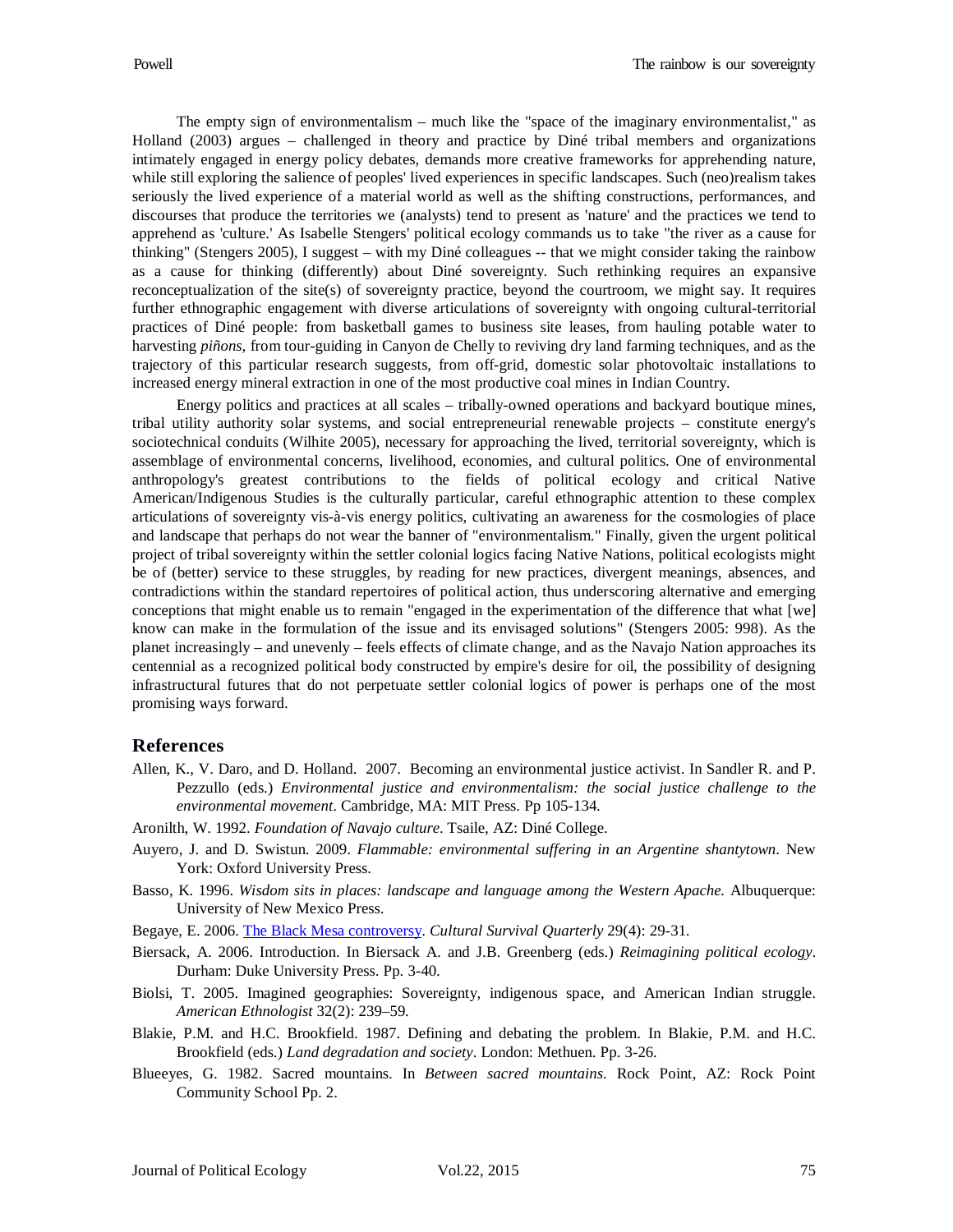- Brugge, D., T. Benally and E. Yazzie-Lewis 2006. *The Navajo people and uranium mining*. Albuquerque: University of New Mexico Press.
- Bruyneel, K. 2007. *The third space of sovereignty: the postcolonial politics of U.S. Indigenous relations*. Minneapolis: University of Minnesota Press.
- Burke B.J. and B.W. Shear. 2014. [Introduction: engaged scholarship for non-capitalist political ecologies.](http://jpe.library.arizona.edu/volume_21/BurkeandShear.pdf) *Journal of Political Ecology* 21: 127-144.
- Byrd, J.A. 2011. *The transit of empire: Indigenous critiques of colonialism*. Minneapolis: University of Minnesota Press.
- Cadieux, K.V. and R. Slocum 2015. [What does it mean to](http://jpe.library.arizona.edu/volume_22/Cadieuxslocum.pdf) *do* food justice? *Journal of Political Ecology* 22: 1-26.
- Carroll, C. Forthcoming. *Roots of our renewal: ethnobotany and Cherokee environmental governance*. Minneapolis: University of Minnesota Press.
- Carse, A. 2013. Nature as infrastructure: making and managing the Panama Canal watershed. *Social Studies of Science* 42 (4) 539-563.
- Casas-Cortés, M., M. Osterweil, and D.E. Powell. 2008. [Blurring boundaries: knowledge-practices in](http://www.countercartographies.org/wp-content/files/Blurring_Boundaries.pdf)  [contemporary social movements.](http://www.countercartographies.org/wp-content/files/Blurring_Boundaries.pdf) *Anthropological Quarterly* 81(1):17–58.
- Casas-Cortés, M., M. Osterweil, and D.E. Powell. 2013. Transformations in engaged ethnography: knowledge, networks, and social movements. In Juris J.S. and A. Khasnabish (eds.) *Insurgent encounters: ethnography, activism, and the transnational*. Durham: Duke University Press. Pp.199- 228.
- Cattelino, J. 2010. [The double bind of American Indian need-based sovereignty.](http://www.sscnet.ucla.edu/anthro/faculty/jcattelino/CattelinoDoubleBind.pdf) *Cultural Anthropology* 25(2): 235-263.
- Chamberlain, K.P. 2000. *Under sacred ground: a history of Navajo oil: 1922-1982*. Albuquerque: University of New Mexico Press.
- Cole, L.W. and S.R. Foster. 2001. *From the ground up: environmental racism and the rise of the environmental justice movement.* New York: New York University Press.
- Curley, A. 2013. [Navajo Nation doubles down on coal.](http://www.hcn.org/blogs/goat/navajos-double-down-on-coal) *Navajo Times*. January 16, 2014, Pp.A-7. Window Rock, AZ.
- Dennison, J. 2012. *Colonial entanglement: constituting a twenty-first-century Osage Nation*. Chapel Hill: University of North Carolina Press.
- Dennison, J. 2014. [The logic of recognition: debating Osage Nation citizenship in the twenty-first century.](http://www.academia.edu/5686475/The_Logic_of_Recognition_Debating_Osage_Nation_Citizenship_in_the_Twenty-_First_Century) *American Indian Quarterly* 38(1):1-35.
- Desmarais, A.A. 2007. *La Vía Campesina: globalization and the power of peasants*. London/Ann Arbor: Pluto Press.
- Deloria, V. and C.M. Lytle. 1983. *American Indians, American justice*. Austin: University of Texas Press.
- De la Cadena, M. 2010. Indigenous cosmopolitics in the Andes: conceptual reflections beyond "politics". *Cultural Anthropology* 25(2):334-370.
- Di Chiro, G. 1996. Nature as community: the convergence of environment and social justice. In Cronon W. (ed.) *Uncommon ground: rethinking the human place in nature*. New York: WW Norton and Co. Pp.298-320.
- Diné Citizens Against Ruining our Environment (CARE), prepared by Ecos Consulting. 2008. [Energy and](http://caseygrants.org/wp-content/uploads/2012/08/Alternatives_to_Desert_Rock_Executive_Summary.pdf) [economic alternatives to the Desert Rock Energy Project.](http://caseygrants.org/wp-content/uploads/2012/08/Alternatives_to_Desert_Rock_Executive_Summary.pdf) Durango, Colorado, January 12.
- Eldridge, D. *et al.* 2014. [Diné food sovereignty: a report on the Navajo Nation Food](http://www.dinecollege.edu/institutes/DPI/Docs/dpi-food-sovereignty-report.pdf) System and the case to [rebuild a self-sufficient food system for the Diné people.](http://www.dinecollege.edu/institutes/DPI/Docs/dpi-food-sovereignty-report.pdf) Tsaile, AZ: Diné Policy Institute.
- Escobar, A. 2008. *Territories of difference: place, movements, life, redes*. Durham: Duke University Press.
- Escobar, A. 2010. Postconstructivist political ecologies. In Redclift M. and G. Woodgate (eds.) *International handbook of environmental sociology*. 2nd. edition. Cheltenham, UK: Elgar. Pp.91-105.
- Gibson-Graham, J.K. 2006. *A postcapitalist politics*. Minneapolis: University of Minnesota Press.
- Grossman, Z. 1995. Linking the Native movement for sovereignty and the environmental movement. *Z Magazine* 8(11): 42–50.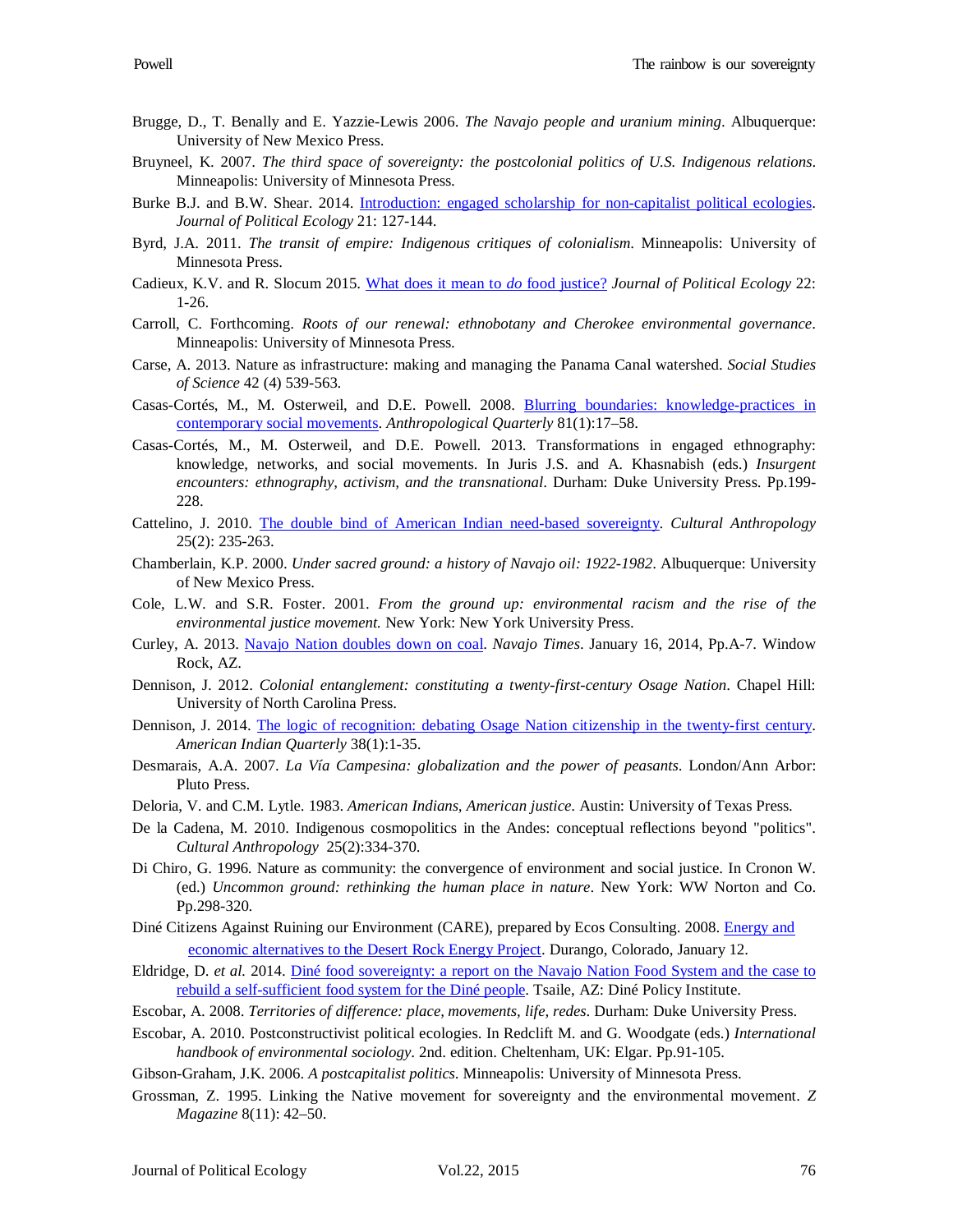- Holland, D. 2003. Multiple identities in practice: on the dilemmas of being a hunter and an environmentalist in the USA. *Focaal:European Journal of Anthropology* 42: 23-41.
- Ingold, T. 1993. [The temporality of the landscape.](http://api.ning.com/files/j71ggSZMV5hpaYjS62IyJL8I8Xju*SBfRkD7Kfym6l06nBpzWoeO*-GyGqXXAal5/ingold_temporalityoflandscape.pdf) *World Archaeology* 25(2): 152-174.
- Ingold, T. 2011. *The perception of the environment: essays on livelihood, dwelling and skill*. New York: Routledge.
- Ishiyama, N. 2003. Environmental justice and American Indian tribal sovereignty: case study of a land-use conflict in Skull Valley, Utah. *Antipode* 119-139.
- Iverson, P. 2002. *Diné: a history of the Navajos*. Albuquerque: University of New Mexico Press.
- Johnston, B.R., S. Dawson, and G. Madsen. 2010. Uranium mining and milling: Navajo experiences in the American Southwest. In Smith S. and B. Frehner (eds.) *Indians and energy in the Southwest: exploitation or opportunity?* Santa Fe: School of Advanced Research Press.
- Kelley, K.B. and H. Francis. 1994. *Navajo sacred places*. Bloomington: Indiana University Press.
- Lambert, V. 2007. *Choctaw Nation: a story of American Indian resurgence*. Lincoln: University of Nebraska Press.
- Martínez-Alier, J. 2005. *The environmentalism of the poor: a study of ecological conflicts and valuation*. New York: Oxford University Press.
- Martinez-Alier J., Anguelovski I., Bond P., Del Bene D., Demaria F., Gerber J.-F., Greyl L., Haas W., Healy H., Marín-Burgos V., Ojo G., Porto M., Rijnhout L., Rodríguez-Labajos B., Spangenberg J., Temper L., Warlenius R. and I. Yánez. 2014. [Between activism and science: grassroots concepts for](http://jpe.library.arizona.edu/volume_21/Martinez-Alier.pdf)  [sustainability coined by Environmental Justice Organizations.](http://jpe.library.arizona.edu/volume_21/Martinez-Alier.pdf) *Journal of Political Ecology* 21: 19-60.
- Masco, J. 2006. *The nuclear borderlands: the Manhattan Project in post-Cold War New Mexico*. Princeton and Oxford: Princeton University Press.
- McCreary, T. and V. Lamb. 2014. [A political ecology of sovereignty in practice and](http://www.academia.edu/7785612/A_Political_Ecology_of_Sovereignty_in_Practice_and_on_the_Map_The_Technicalities_of_Law_Participatory_Mapping_and_Environmental_Governance) on the map: the [technicalities of law, participatory mapping, and environmental governance.](http://www.academia.edu/7785612/A_Political_Ecology_of_Sovereignty_in_Practice_and_on_the_Map_The_Technicalities_of_Law_Participatory_Mapping_and_Environmental_Governance) *Leiden Journal of International Law* 27: 595-619.
- Middleton, E. 2010. [A political ecology of healing.](http://jpe.library.arizona.edu/volume_17/Middleton.pdf) *Journal of Political Ecology* 17: 1-28.
- Moore, D. 2005. *Suffering for territory: race, place and power in Zimbabwe*. Durham: Duke University Press.
- Naor. 2014. Discussion at *Infrastructural worlds* conference, Duke University, Durham, NC.
- Needham, A.T. 2014. *Power lines: phoenix and the making of the modern Southwest*. Princeton: Princeton University Press.
- Ong, A. 2006. *Neoliberalism as exception: mutations in citizenship and sovereignty*. Durham: Duke University Press.
- Osterweil, M. 2013. Rethinking public anthropology? Social movements, epistemic shifts and politics. *Cultural Anthropology* 28(4): 598-620.
- Parker, A. 2014. Sovereignty by the barrel: Indigenous oil politics in the Bakken. Paper delivered at Native American Indigenous Studies Association Annual Meeting, Austin, Texas, May 28.
- Pasternak, J. 2010. *Yellow dirt: an American story of a poisoned land and a people betrayed*. New York: Free Press.
- Powell, D.E. and A. Curley. 2009. *K'e, Hozhó*[, and non-governmental politics on the Navajo Nation:](http://www.ram-wan.net/documents/05_e_Journal/journal-4/5-powell.pdf)  [ontologies of difference manifest in environmental activism.](http://www.ram-wan.net/documents/05_e_Journal/journal-4/5-powell.pdf) *World Anthropologies Network E-Journal* 4: 109-137.
- Powell, D.E. and D.J. Long. 2010. Landscapes of power: renewable energy activism in Diné Bikeyah. In Smith S. and B. Frehner (eds.) *Indians and energy: exploitation and opportunity in the American Southwest*. Santa Fe: School of Advanced Research Press.
- Redhouse, J. Forthcoming. *The continuing long walk: removing the overburden*.
- Rifkin, M. 2009. Indigenizing Agamben: rethinking sovereignty in light of the 'peculiar' status of Native peoples. *Cultural Critique* 73:88–124.
- Robbins, P. 2004. *Political ecology: a critical introduction*. Malden, MA: Blackwell Publishing.